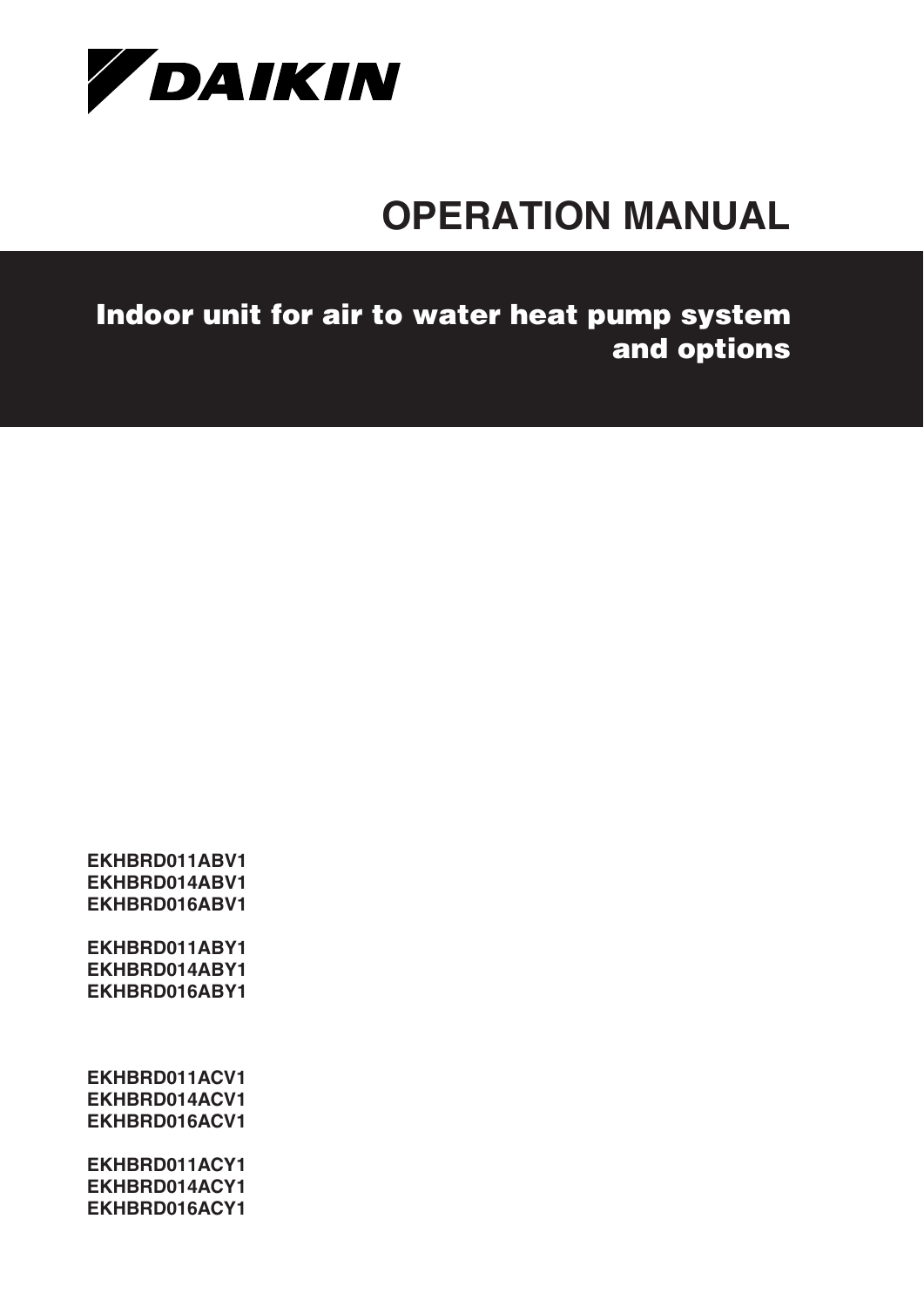#### **DAIKIN**

EKHBRD011ABV1+Y1 EKHBRD011ACV1+Y1<br>EKHBRD014ABV1+Y1 EKHBRD014ACV1+Y1 EKHBRD014ABV1+Y1 EKHBRD014ACV1+Y1 EKHBRD016ABV1+Y1 EKHBRD016ACV1+Y1

# **CONTENTS** Page

| Simultaneous demand of space heating and                |  |
|---------------------------------------------------------|--|
|                                                         |  |
|                                                         |  |
|                                                         |  |
|                                                         |  |
|                                                         |  |
| Programming and consulting the schedule timer 12        |  |
| Programming quiet mode or domestic water heating 14     |  |
|                                                         |  |
|                                                         |  |
|                                                         |  |
|                                                         |  |
|                                                         |  |
|                                                         |  |
|                                                         |  |
|                                                         |  |
|                                                         |  |
|                                                         |  |
| Important information regarding the refrigerant used 19 |  |
|                                                         |  |

<span id="page-1-1"></span>

<span id="page-1-0"></span>CAREFULLY READ THIS OPERATION MANUAL BEFORE USING THE UNIT. IT WILL TELL YOU HOW TO USE THE UNIT PROPERLY AND HELP YOU IF ANY TROUBLE OCCURS. AFTER READING THE MANUAL, FILE IT AWAY FOR FUTURE REFERENCE.

The English text is the original instruction. Other languages are translations of the original instructions.

This appliance is not intended for use by persons, including children, with reduced physical, sensory or mental capabilities, or lack of experience and knowledge, unless they have been given supervision or instruction concerning use of the appliance by a person responsible for their safety.

Children should be supervised to ensure that they do not play with the appliance.



■ This unit contains electrical and hot parts.

Before operating the unit, make sure the installation has been carried out correctly by a professional dealer.

If you feel unsure about operation, contact your dealer for advice and information.

# <span id="page-1-2"></span>**INTRODUCTION**

## <span id="page-1-4"></span>**General information**

Thank you for purchasing this unit.

The unit is the indoor part of the air to water ERSQ or ERRQ heat pump. The unit is designed for floor standing indoor installation and used for heating applications. The unit can be combined with space heating radiators (field supply) and with an EKHTS\* domestic hot water tank (option).

A remote controller with room thermostat functionality is standard supplied with this unit to control your installation.

**NOTE** An EKHBRD indoor unit can only be connected to an ERSQ or ERRQ outdoor unit. n al-

Refer to the installation manual for the list of options.

## <span id="page-1-3"></span>**Scope of this manual**

This manual describes how to start up and switch off the unit, set parameters and configure the schedule timer by means of the controller, maintain the unit and solve operational problems.



Refer to the installation manual of the indoor unit for installation procedures.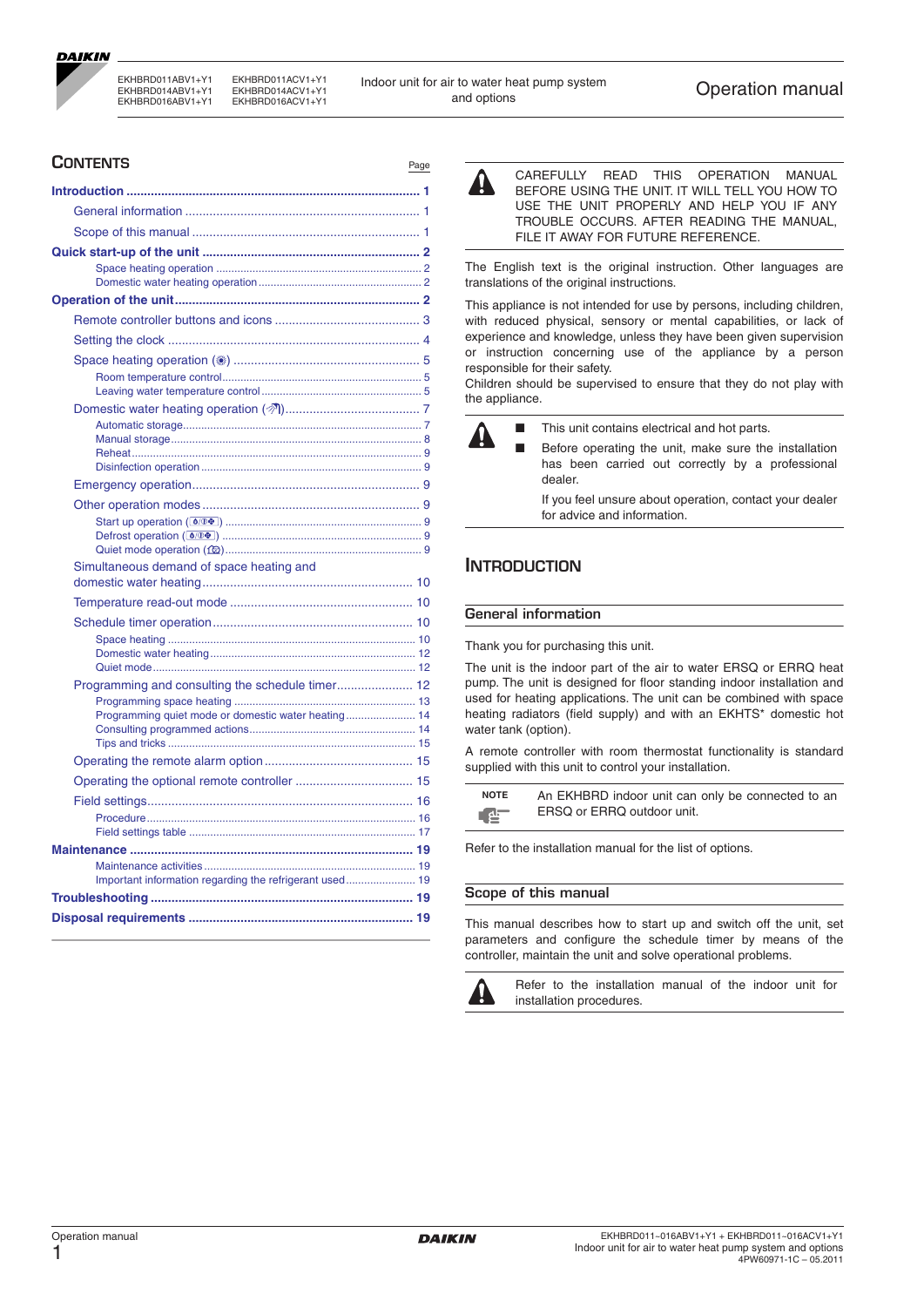# <span id="page-2-1"></span>**QUICK START-UP OF THE UNIT**

In this chapter the step-by-step procedure is explained for starting up both space heating and domestic water heating.

The more detailed information of how the unit must be operated is explained in the chapter ["Operation of the unit" on page 2](#page-2-0).

The quick start-up offers the user the possibility to start up the system before reading the entire manual.

# <span id="page-2-2"></span>**Space heating operation**



# <span id="page-2-3"></span>**Domestic water heating operation**

|                                                                                                                                                                                                                                                                                                                                | Domestic water heating (only if domestic hot water tank option is installed)                                                                                                |  |  |  |
|--------------------------------------------------------------------------------------------------------------------------------------------------------------------------------------------------------------------------------------------------------------------------------------------------------------------------------|-----------------------------------------------------------------------------------------------------------------------------------------------------------------------------|--|--|--|
| Automatic storage (daily water heat-up, once during night and/or once during<br>day)                                                                                                                                                                                                                                           |                                                                                                                                                                             |  |  |  |
| Turn on field setting [1-00]<br>The $\oplus$ icon will display.<br>and or [1-02] and then push<br>Hot water will be produced at next scheduled<br>the ® <sup>O</sup> button.<br>action.<br>See "Automatic storage" on<br>When water heat-up starts, the $\mathcal{P}$ icon will<br>be blinking (1 second interval).<br>page 7. |                                                                                                                                                                             |  |  |  |
|                                                                                                                                                                                                                                                                                                                                | Manual storage (one time water heat-up)(refer to scheme below)                                                                                                              |  |  |  |
| Push and hold the <i></i> button<br>The $\mathcal{D}$ icon will start blinking (1 second<br>for 5 seconds.<br>interval).<br>See "Manual storage" on<br>Hot water will be produced.<br>page 8.                                                                                                                                  |                                                                                                                                                                             |  |  |  |
| Reheat (continuous, keeping the minimum water temperature)                                                                                                                                                                                                                                                                     |                                                                                                                                                                             |  |  |  |
| Push the <sup>n</sup> button 1 time.<br>See "Reheat" on page 9.                                                                                                                                                                                                                                                                | Hot water will be produced if the domestic hot<br>water tank temperature is below the selected<br>value.<br>Water will be heated up until the selected<br>value is reached. |  |  |  |

## **Manual storage**



# <span id="page-2-0"></span>**OPERATION OF THE UNIT**

The remote controller offers full control over your installation. It can control all heating applications which vary in capacity, electrical supply and installed equipment (options). Operating the EKHBRD unit comes down to operating the remote controller.

| <b>NOTE</b> | It is advised to use the remote controller, which<br>includes room thermostat function, delivered with the<br>unit.                                                                                                                                                                                |
|-------------|----------------------------------------------------------------------------------------------------------------------------------------------------------------------------------------------------------------------------------------------------------------------------------------------------|
|             | This will prevent excessive space heating and will stop<br>outdoor and indoor unit when the<br>the<br>room<br>temperature is above the thermostat set point. Based<br>on the request from the user there is an immediate<br>feedback to the compressor control which optimizes<br>the performance. |
|             | Refer to the typical application examples in the indoor<br>installation manual for more details.                                                                                                                                                                                                   |
|             | Never let the remote controller get wet. This may<br>cause an electric shock or fire.                                                                                                                                                                                                              |
|             | Never press the buttons of the remote controller with a<br>hard, pointed object. This may damage the remote<br>controller.                                                                                                                                                                         |
|             | Never inspect or service the remote controller<br>yourself, ask a qualified service person to do this.                                                                                                                                                                                             |
|             | Do not rinse the indoor unit. This may cause electric<br>shock or fire.                                                                                                                                                                                                                            |
|             | Do not climb, sit or stand on top of the unit.                                                                                                                                                                                                                                                     |
|             | Do not place any objects or equipment on the unit top<br>plate.                                                                                                                                                                                                                                    |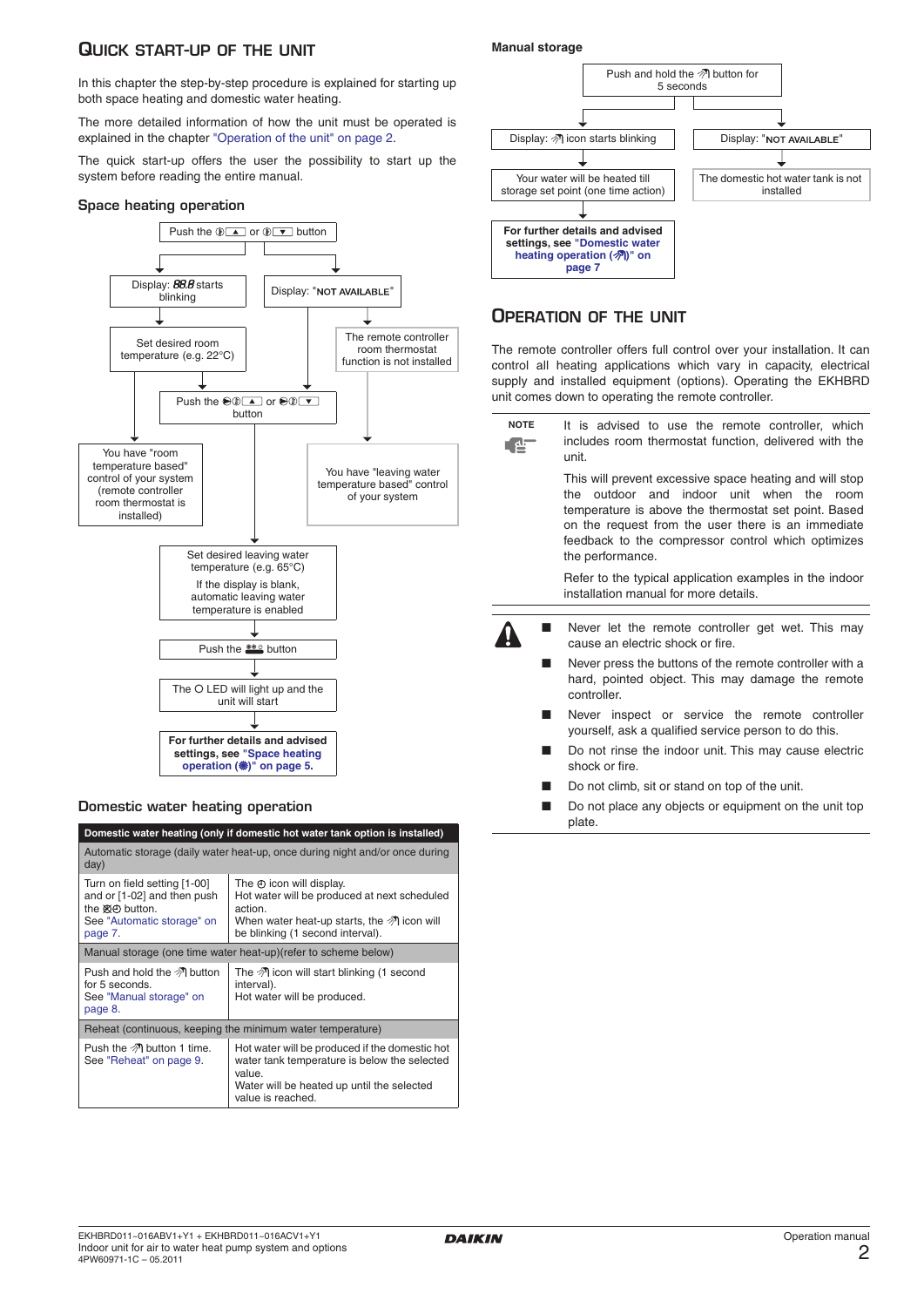<span id="page-3-0"></span>

# **1.** ON/OFF BUTTON

The ON/OFF button starts or stops the space heating.

Pressing the ON/OFF button consecutively too many times may cause malfunction of the system (maximum 20 times per hour).

| <b>NOTE</b> | Remark that pushing the <sup>186</sup> button has no                                          |
|-------------|-----------------------------------------------------------------------------------------------|
| 理工          | influence on the domestic water heating.<br>Domestic water heating is only switched on or off |
|             | by means of the $\mathcal{D}$ button and/or disabling the                                     |
|             | storage schedule timer.                                                                       |

# **2.** OPERATION LED

The operation LED is lit during space heating operation. The LED blinks if a malfunction occurs. When the LED is OFF, space heating is inactive while the other operation modes can still be active.

**3. OPERATION MODE ICONS , A, 122** 

These icons indicate the current operation mode(s): space heating  $(*)$ , domestic water heating  $(\mathcal{N})$  or quiet mode  $(\mathcal{Q})$ . Within limits, different modes can be combined, e.g. space heating and domestic water heating. The corresponding mode icons will be displayed simultaneously.

If the domestic hot water tank is not installed, the  $\mathcal N$  icon will never be displayed.

**4.** EXTERNAL CONTROL ICON

This icon indicates that the outdoor unit is working in a forced operation. As long as this icon is displayed, the remote controller cannot be operated.

**5.** DAY OF THE WEEK INDICATOR

This indicator shows the current day of the week.

When reading or programming the schedule timer, the indicator shows the set day.

**6.** CLOCK DISPLAY

The clock display shows the current time.

When reading or programming the schedule timer, the clock display shows the action time.

- **7.** SCHEDULE TIMER ICON
	- This icon indicates that the schedule timer is enabled.
- **8.** ACTION ICONS

These icons indicate the programming actions for each day of the schedule timer.

**9. OFF ICON OFF** 

This icon indicates that the OFF action is selected when programming the schedule timer.

10. INSPECTION REQUIRED  $\mathcal{P}$  and  $\ddot{\mathbf{\omega}}$ 

These icons indicate that inspection is required on the installation. Consult your dealer.

# **11. TEMPERATURE DISPLAY -88.8%**

The display shows the current temperature of the installation either leaving water temperature or actual room temperature. When changing the room temperature set point, the set point will be flashing for 5 seconds and then return to the actual room temperature.

**12.** SETTING

Not used. For installation purposes only.

**13.** NOT AVAILABLE

This icon is displayed whenever a non-installed option is addressed or a function is not available. A function not available can mean insufficient permission level or can mean that a slave remote controller is used (see installation manual).

|                                                 |               |              |         | <b>Permission</b> |
|-------------------------------------------------|---------------|--------------|---------|-------------------|
|                                                 | <b>Master</b> | <b>Slave</b> | level 2 | level 3           |
| Operation ON/OFF                                | ✓             |              |         | ✓                 |
| Domestic water heating operation<br>ON/OFF      | ✓             | ✓            | ✓       | ✓                 |
| Setting the leaving water temperature           | ✓             | ✓            |         |                   |
| Setting the room temperature                    | ✓             |              |         |                   |
| Quiet mode ON/OFF                               | ✓             | ✓            |         |                   |
| Weather dependent set point operation<br>ON/OFF | ✓             | ✔            |         |                   |
| Setting the clock                               | ✓             | ✔            |         |                   |
| Programming the schedule timer                  |               |              |         |                   |
| Schedule timer operation ON/OFF                 | ✓             |              |         | $\mathbf{v}$      |
| Field settings                                  | ✓             |              |         |                   |
| Error code display                              | ✓             |              |         |                   |
| <b>Test operation</b>                           | ✓             |              |         |                   |

 $\mathbf{v}$  = operable

**14. DEFROST/START UP MODE ICON 6/00** 

This icon indicates that the defrost/start up mode is active.

**15.** COMPRESSOR ICON

This icon indicates that the compressor in the outdoor unit of the installation is active.

**16.** HEATER STEP

If the heater kit option is installed,  $\tilde{f}$  icon indicate that the heater is operating.

**17.** PUMP ICON

This icon indicates that the circulation pump is active.

**18. OUTDOOR TEMPERATURE DISPLAY OF** 

When this icon is flashing, the outdoor ambient temperature is displayed. Refer to ["Temperature read-out mode" on page 10](#page-10-0) for more information.

**19. WEATHER DEPENDENT SET POINT ICON ED** 

This icon indicates that the controller will adapt the leaving water temperature set point automatically, based on the outdoor ambient temperature.

**20.** TEMPERATURE ICON

This icon is displayed when the actual room temperature or room temperature set point are shown.

The icon is also displayed when the temperature set point is set in schedule timer programming mode. Refer to ["Temperature](#page-10-0) [read-out mode" on page 10](#page-10-0) for more information.

**21.** TEST OPERATION ICON

This icon indicates that the unit runs in test mode.

**22.** FIELD SET CODE

This code represents the code from the field set list. Refer to the ["Field settings table" on page 17](#page-17-0).

**23.** ERROR CODE

This code refers to the error code list and is for service purposes only. Refer to the error code list in the installation manual.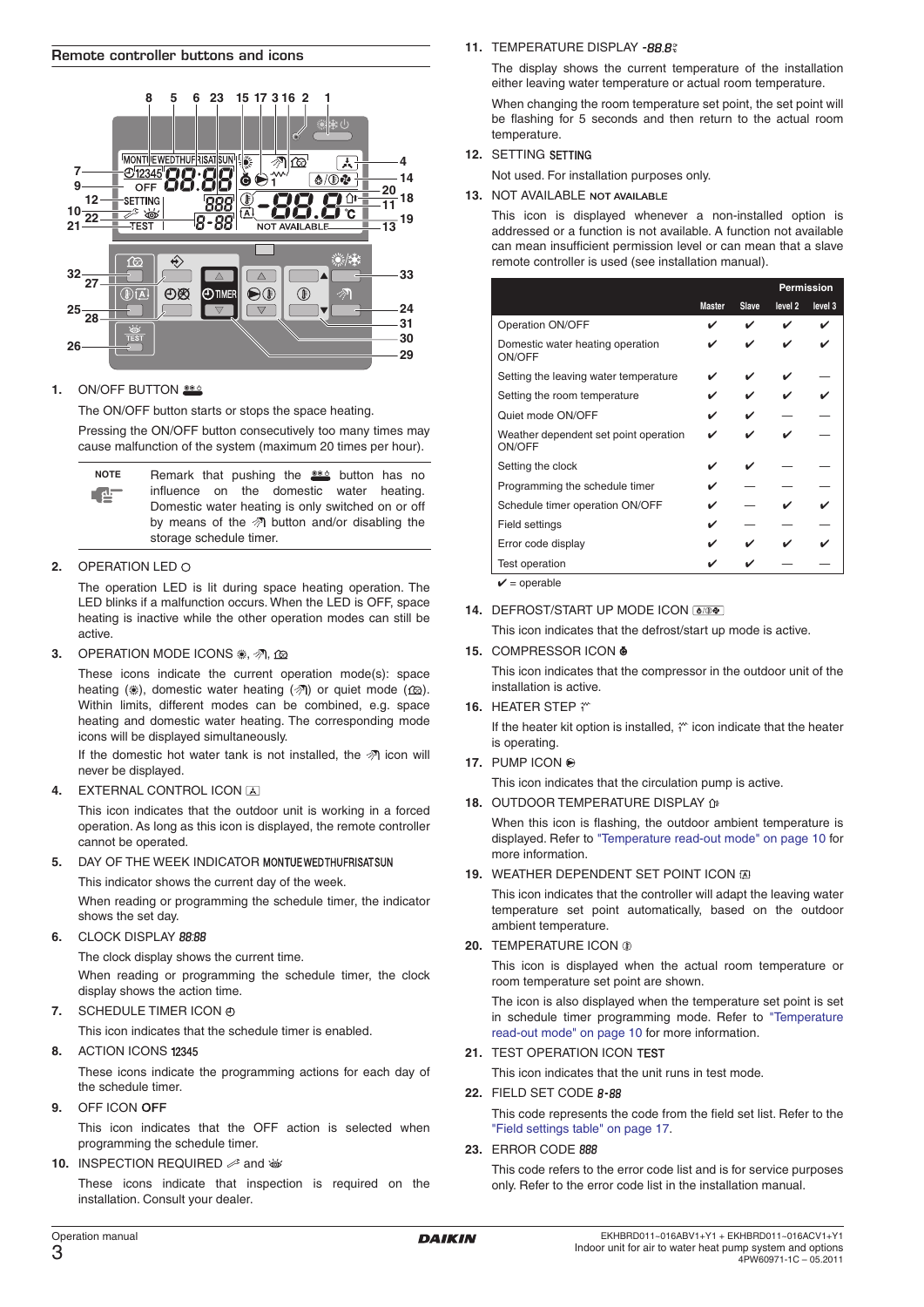# **24. DOMESTIC WATER HEATING BUTTON <sup>2</sup>**

This button enables or disables the different domestic hot water modes in combination with the schedule timer button.

This button is not used when the domestic hot water tank is not installed.

| <b>NOTE</b> | Remark that pushing the <sup>186</sup> button has no      |
|-------------|-----------------------------------------------------------|
| 吧           | influence on the domestic water heating.                  |
|             | Domestic water heating is only switched on or off         |
|             | by means of the $\mathcal{D}$ button and/or disabling the |
|             | storage schedule timer.                                   |

#### **25.** WEATHER DEPENDENT SET POINT BUTTON

This button enables or disables the weather dependent set point function which is available in space heating operation.

If the controller is set to permission level 3 (refer to "Field settings" in the installation manual), the weather dependent set point button will not be operable.

**26.** INSPECTION/TEST OPERATION BUTTON

This button is used for installation purposes and changing field settings. Refer to ["Field settings" on page 16](#page-16-0).

**27.** PROGRAMMING BUTTON

This multi-purpose button is used to program the controller. The function of the button depends on the actual status of the controller or on previous actions carried out by the operator.

**28.** SCHEDULE TIMER BUTTON  $\otimes$ / $\odot$ 

The main function of this multi-purpose button is to enable/disable the schedule timer.

The button is also used to set the clock and to program the controller. The function of the button depends on the actual status of the controller or on previous actions carried out by the operator.

**29.** TIME ADJUST BUTTONS  $\oplus \Box$  and  $\oplus \Box$ 

These multi-purpose buttons are used to adjust the clock, to toggle between temperatures (water inlet/outlet temperature of the indoor unit, outdoor ambient temperature, actual room temperature and domestic hot water temperature) and in schedule timer programming mode.

**30.** LEAVING WATER TEMPERATURE ADJUST BUTTONS  $\odot$   $\rightarrow$  and  $\odot$   $\rightarrow$ 

These buttons are used to adjust the leaving water temperature set point in normal operation mode or in schedule timer programming mode.

If the controller is set to permission level 3 (refer to "Field settings" in the installation manual), the leaving water temperature adjust button will not be operable.

In case the weather dependent set point operation is selected, the unit has a floating set point. In this case, the  $E$  icon as well as the shift value (in case not zero) will display.

**31. ROOM TEMPERATURE ADJUST BUTTONS**  $\mathbb{R}$  **and**  $\mathbb{R}$ 

These multi-purpose buttons are used to adjust the current room temperature set point in normal operation mode or in schedule timer programming mode.

When changing the room temperature set point, the set point value on the display will be flashing. After 5 seconds the display will show to the actual room temperature.

**32.** QUIET MODE BUTTON

This button enables or disables quiet mode.

If the controller is set to permission level 2 or 3 (refer to "Field settings" in the installation manual), the quiet mode button will not be operable.

**33.** The \*\* button has no function.

# <span id="page-4-0"></span>**Setting the clock**

After initial installation, the user can set the clock and day of the week.

The remote controller is equipped with a schedule timer that enables the user to schedule operations. Setting the clock and day of the week is required to be able to use the schedule timer.

- **1** Hold down the  $\Theta$  $\otimes$  button for 5 seconds. The clock read-out and the day of week indicator start flashing.
- **2** Use the  $\odot$  **A** and  $\odot$  **v** buttons to adjust the clock. Each time the  $\bigcirc \blacktriangle$  or  $\bigcirc \blacktriangledown$  button is pressed, the time will increase/decrease by 1 minute. Keeping the  $\bigcirc \blacktriangle$  or  $\bigcirc \blacktriangledown$ button pressed will increase/decrease the time by 10 minutes.
- **3** Use the  $\Theta$   $\Box$  or  $\Theta$   $\Box$  button to adjust the day of the week. Each time the  $\bigcirc$   $\bullet$   $\bullet$  or  $\bigcirc$   $\bullet$  button is pressed the next or previous day is displayed.
- **4** Press the  $\triangle$  button to confirm the current set time and day of the week.

To leave this procedure without saving, press the  $\Theta\otimes$  button. If no button is pressed for 5 minutes the clock and day of the week will return to their previous setting.

- **NOTE** The clock needs to be set manually. Adjust the  $\mathbb{R}^+$ setting when switching from summertime to wintertime and vice versa.
	- If the controller is set to permission level 2 or 3 (refer to "Field settings" in the installation manual), setting the clock will not be possible.
	- A power failure exceeding 1 hour will reset the clock and the day of the week. The schedule timer will continue operation, but with a disordered clock. Therefor it will be needed to correct the clock and the day of the week.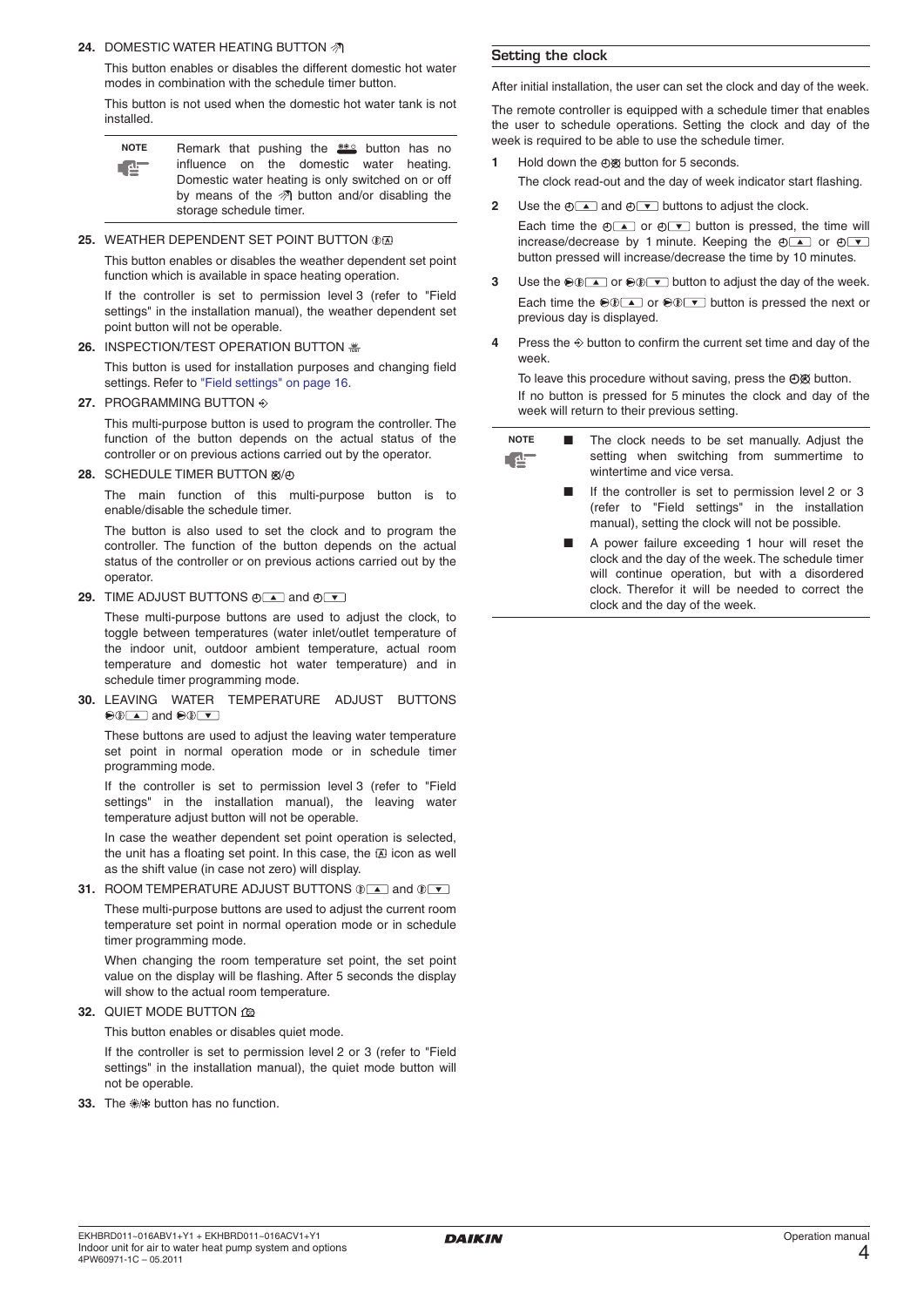# <span id="page-5-0"></span>**Space heating operation ( )**

Space heating operation can be controlled on two different ways:

- based on room temperature,
- based on leaving water temperature.

The purpose of each operation and how the configuration is done, is explained below.

#### <span id="page-5-1"></span>**Room temperature control**

In this mode, heating will be activated as required by the room temperature set point. The set point can be set manually or through the schedule timer.



Note that it is possible that the leaving water temperature becomes higher than the set point if the unit is controlled by room temperature.

#### *Selecting space heating operation*

1 Use the  $\frac{***}{}$  button to switch ON/OFF space heating (.).

Icon  $*$  appears on the display as well as the corresponding actual room temperature set point.

The operation LED  $\bigcirc$  lights up.

**2** Use the  $\mathbb{D}$  **A** and  $\mathbb{D}$  **v** buttons to set the desired room temperature.

Temperature range for heating: 16°C~32°C (room temperature)

In order to avoid overheating, space heating is not operable when the outdoor ambient temperature rises above a certain temperature (see operation range).

Refer to ["Programming and consulting the schedule timer" on](#page-12-2) [page 12](#page-12-2) for setup of the schedule timer function.

**3** Use the  $\bigcirc$  **and**  $\bigcirc$   $\bullet$  **v** buttons to select the leaving water temperature which you want to be used to heat up your system (for detailed information see ["Leaving water temperature](#page-5-2) [control" on page 5](#page-5-2)).

#### *Automatic setback function*

Setback function provides the possibility to lower the room temperature. The setback function can for instance be activated during the night because the temperature demands during night and day are not the same.

| <b>NOTE</b> | Remark that the $\mathbb G$ icon will be flashing during |  |  |  |  |
|-------------|----------------------------------------------------------|--|--|--|--|
| 【雪】         | setback operation.                                       |  |  |  |  |

- By default the setback function is enabled.
- The setback function can be combined with the automatic weather dependent set point operation.
- Setback function is an automatic daily scheduled function.

The setback function is configured through field settings. Refer to the chapter ["Field settings" on page 16](#page-16-0) for a detailed description how to set one or more field settings.

- **[2-00]** Status: defines whether the setback function is turned ON (1) or OFF (0)
- [2-01] Start time: time at which setback is started
- [2-02] Stop time: time at which setback is stopped
- **[5-03]** Room setback temperature



**A** Normal room temperature set point

**t** Time

**T** Temperature

**NOTE** While room temperature setback function is active, leaving water setback operation is also performed (see 一些 ["Leaving water temperature control" on page 5\)](#page-5-2).

Pay attention not to set the setback value too low, especially during colder periods (e.g. winter time). It is possible that the room temperature can not be reached (or it will take a much longer time) because of the big temperature difference.

#### <span id="page-5-2"></span>**Leaving water temperature control**

In this mode, heating will be activated as required by the water temperature set point. The set point can be set manually, through the schedule timer or weather dependent (automatic).

#### *Selecting space heating operation*

- Use the  $\frac{***}{}$  button to switch ON/OFF space heating (.). Icon  $*$  appears on the display as well as the corresponding water temperature set point. The operation LED  $\bigcirc$  lights up.
- **2** Use the  $\bigcirc$  **1** and  $\bigcirc$  **1** buttons to set the desired leaving water temperature.

Temperature range for heating: 25°C~80°C (leaving water temperature)

In order to avoid overheating, space heating is not operable when the outdoor ambient temperature rises above a certain temperature (see operation range).

Refer to "Remote controller schedule timer" for setup of the schedule timer function.



The remote controller ON/OFF status always has priority over the external room thermostat!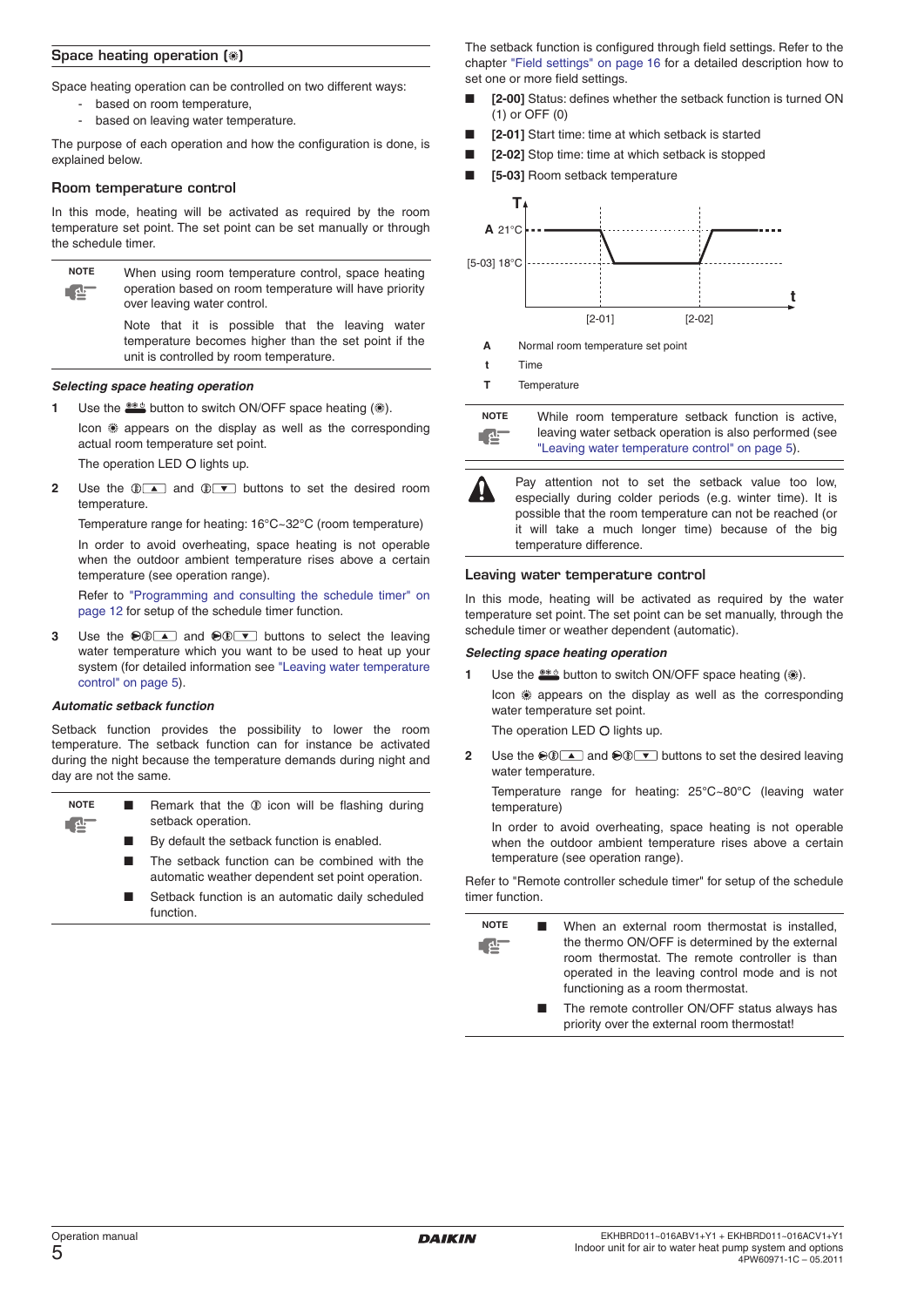#### *Selecting weather dependent set point operation*

When weather dependent operation is active, the leaving water temperature is determined automatically depending on the outdoor temperature: colder outdoor temperatures will result in warmer water and vice versa. The unit has a floating set point. Activating this operation will result in a lower power consumption than use with a manually fixed leaving water set point.

During weather dependent operation, the user has the possibility to shift up or down the target water temperature by a maximum of 5°C. This shift value is the temperature difference between the temperature set point calculated by the controller and the real set point. E.g. a positive shift value means that the real temperature set point will be higher than the calculated set point.

It is advised to use the weather dependent set point because it adjusts the water temperature to the actual needs for space heating. It will prevent the unit from switching too much between thermo ON operation and thermo OFF operation when using the remote controller room thermostat or external room thermostat.

| <b>NOTE</b> | During this operation, instead of showing the water                                          |
|-------------|----------------------------------------------------------------------------------------------|
| <b>【图】</b>  | temperature set point, the controller shows the shift<br>value which can be set by the user. |

**1** Press the  $\mathbb{D}(\overline{A})$  button 1 time to select weather dependent set point operation (or 2 times when the remote controller room thermostat function is used).

Icon  $\overline{A}$  appears on the display as well as the shift value. The shift value is not shown in case it is 0.

- **2** Use the  $\bigcirc \mathbb{R}$  and  $\bigcirc \mathbb{R}$  buttons to set the shift value.
	- Range for the shift value: –5°C to +5°C

Icon  $[4]$  will be displayed as long as the weather dependent set point operation is enabled.

**3** Press the  $\mathbb{O}(\vec{A})$  button to deactivate weather dependent set point operation.

The  $\bigcirc$   $\Box$  and  $\bigcirc$   $\circ$   $\Box$  buttons are used to set the leaving water temperature.

Field settings define the parameters for the weather dependent operation of the unit. Refer to the chapter ["Field settings" on page 16](#page-16-0) for a detailed description how to set one or more field settings.



 $T_t$  Target water temperature

 $T_A$  Ambient (outdoor) temperature

Shift value = Shift value

- **[3-00]** Low ambient temperature (Lo\_A): low outdoor temperature.
- [3-01] High ambient temperature (Hi\_A): high outdoor temperature.
- [3-02] Set point at low ambient temperature (Lo\_Ti): the target outgoing water temperature when the outdoor temperature equals or drops below the low ambient temperature (Lo\_A).

Note that the Lo\_Ti value should be higher than Hi\_Ti, as for colder outdoor temperatures (i.e. Lo\_A) warmer water is required. [3-03] Set point at high ambient temperature (Hi\_Ti): the target outgoing water temperature when the outdoor temperature equals or rises above the high ambient temperature (Hi\_A).

Note that the Hi\_Ti value should be lower than Lo\_Ti, as for warmer outdoor temperatures (i.e. Hi A) less warm water suffices.

| <b>NOTE</b> | If by mistake the value of [3-03] is set higher than the  |
|-------------|-----------------------------------------------------------|
| <b>FREE</b> | value of [3-02], the value of [3-03] will always be used. |

#### *Automatic setback function*

Setback function provides the possibility to lower the room temperature. The setback function can for instance be activated during the night because the temperature demands during night and day are not the same.

| <b>NOTE</b><br><b>【生】</b> | Remark that the <i>D</i> icon will be flashing during<br>setback operation.                       |
|---------------------------|---------------------------------------------------------------------------------------------------|
|                           | By default the setback function is enabled.                                                       |
|                           | The setback function can be combined with the<br>automatic weather dependent set point operation. |
|                           | Cathook function is an outamotic doily schooluled                                                 |

etback function is an automatic daily scheduled function.

The setback function is configured through field settings. Refer to the chapter ["Field settings" on page 16](#page-16-0) for a detailed description how to set one or more field settings.

- **[2-00]** Status: defines whether the setback function is turned ON (1) or OFF (0)
- [2-01] Start time: time at which setback is started
- **[2-02]** Stop time: time at which setback is stopped
- **[5-02]** Leaving water setback temperature (temperature drop)



**A** Normal leaving water temperature set point

- **B** Leaving water temperature, including the leaving water setback temperature
- **t** Time
- **T** Temperature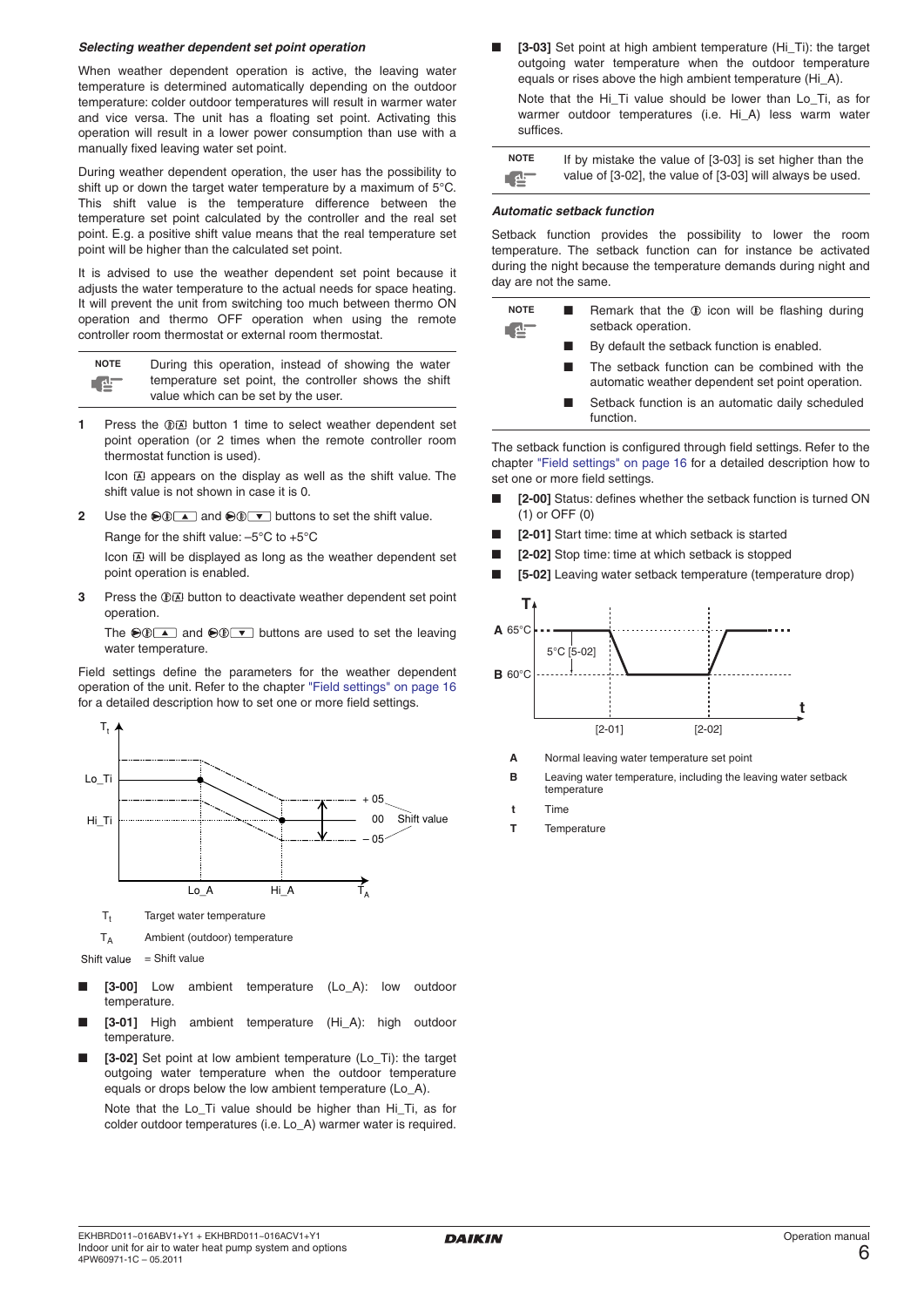#### <span id="page-7-1"></span>**Domestic water heating operation ( )**

| <b>NOTE</b> | Any domestic water heating operation is impossible |
|-------------|----------------------------------------------------|
| 吧           | when the domestic hot water tank is not installed. |

For the domestic water heating mode, several operations are possible:

- storage operation (either automatic or manually set)
- reheat operation
- disinfection operation

The purpose of each operation, and how the configuration is done, is explained below.

#### <span id="page-7-2"></span>**Domestic water heating modes**



- **A** Storage operation (if activated)
- **B** Reheat operation (if activated)
- **C** Disinfection operation (if activated)

#### **Field settings**

- **D** Disinfection operation temperature [5-00] (e.g. 70°C)
- **E** Hot water storage temperature [b-03] (e.g. 60°C)
- **F** Reheat maximum water temperature [b-01] (e.g. 45°C)
- **G** Reheat minimum water temperature [b-00] (e.g. 35°C)
- **t** Time
- **T** Domestic hot water tank temperature

#### <span id="page-7-0"></span>**Automatic storage**

In this mode, the indoor unit will deliver hot water to the domestic hot water tank based on the daily fixed pattern. This mode will continue until the storage temperature set point is reached. During operation of this mode, the  $\mathcal N$  icon will be blinking with 1 second intervals.

Automatic storage is the recommended domestic hot water mode. In this mode, water heats up during the night (when space heating requirements are lower) until the storage temperature set point is reached. The heated water is stored in the domestic hot water tank at a higher temperature so it can fulfil the domestic hot water requirements throughout the day.

| <b>NOTE</b><br>Œ | Remark that the $\sqrt{2}$ icon will only be blinking during<br>effective automatic storage operation. Presence of the<br>permanently lit $\mathcal{P}$ icon does not mean that automatic<br>storage is enabled, but only means that reheat is<br>enabled. |
|------------------|------------------------------------------------------------------------------------------------------------------------------------------------------------------------------------------------------------------------------------------------------------|
|                  | During operation it is always possible to cancel the<br>operation by pushing the $\mathcal{P}$ button once.                                                                                                                                                |

Be aware that after pushing the  $\mathcal{D}$  button, it is possible that the permanently lit  $\mathcal{P}$  icon still displays.

The storage temperature set point and the timing are field settings. Refer to the chapter ["Field settings" on page 16](#page-16-0) for a detailed description how to set one or more field settings.

- [1-00] Status: defines whether the domestic water heating (storage mode) during night is enabled (1) or not (0).
- [1-01] Start time: time of the night at which the domestic water should be heated.
- **[1-02]** Status: defines whether the domestic water heating (storage mode) during daytime is enabled (1) or not (0).
- [1-03] Start time: time of the day at which the domestic water should be heated.

Be aware that despite the automatic storage is a pre-programmed schedule timer, it is only active when the schedule timer is enabled. This means that you have to push the  $\mathfrak{B}\oplus$  button and confirm that the  $\oplus$  is displayed to make sure that the automatic storage will operate.

- **[b-03]** set point: storage temperature (see figure ["Domestic](#page-7-2) [water heating modes" on page 7\)](#page-7-2) only valid if [b-02]=0.
- **[b-02]** Status: defines whether the weather dependent domestic water heating is turned ON (1) or OFF (0).

If enabled, the storage set point will be set weather dependent. In case of a higher ambient temperature (e.g. during summertime), temperature of supply water to the domestic hot water tank will be higher too, so that storage temperature set point can be set lower in order to keep the overall equivalent hot water amount the same during the whole year. Therefor it is recommended to use this function.

[b-04] Automatic maximum domestic hot water storage temperature: default =  $70^{\circ}$ C.



**A** Ambient temperature

**T** Domestic hot water storage temperature

**NOTE** The ambient temperatures for weather dependent domestic water heating (see figure) are fixed and can 다 그 not be changed.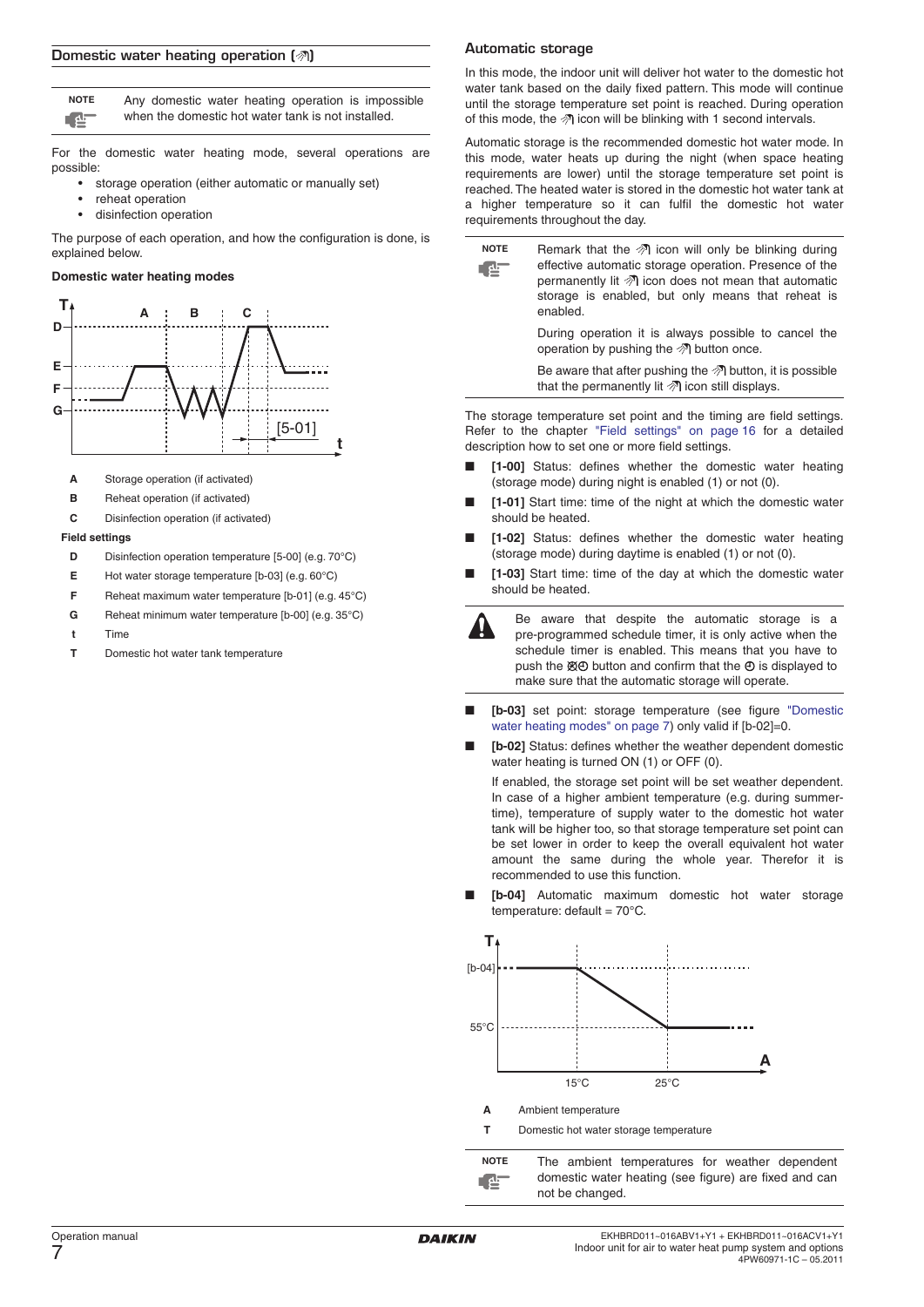| <b>NOTE</b> | If weather dependent domestic water heating is                                                                                 |
|-------------|--------------------------------------------------------------------------------------------------------------------------------|
| <b>【坐】</b>  | enabled [b-02], the storage temperature will be set<br>automatically and the field setting [b-03] will be of no<br>importance. |

| <b>NOTE</b><br>تكع | Make sure the domestic hot water is only heated<br>up to the domestic hot water temperature you<br>require.                                                                                                                                                                                           |
|--------------------|-------------------------------------------------------------------------------------------------------------------------------------------------------------------------------------------------------------------------------------------------------------------------------------------------------|
|                    | Start with a low domestic hot water storage<br>temperature set point, and only increase if you<br>feel that the domestic hot water supply<br>temperature is not sufficient for your needs (this<br>depends on your water using pattern).                                                              |
|                    | Make sure the domestic hot water is not heated<br>unnecessary. Start with activating automatic<br>storage during night (default setting). If it seems<br>that the domestic hot water night storage<br>operation is not sufficient for your needs, an<br>additional storage during daytime can be set. |
|                    | For energy-saving purposes, it is advised to<br>enable the weather dependent domestic water                                                                                                                                                                                                           |

# enable the weather dependent domestic water heating.

# <span id="page-8-0"></span>**Manual storage**

This mode is to be selected manually and will make the indoor unit immediately deliver hot water to the domestic hot water tank. This mode will continue until the storage temperature set point is reached. It is a one-time hot water making feature.

#### *Selecting manual storage operation for domestic water heating*

**1** Push and hold the  $\mathcal{P}$  button for 5 seconds to activate manual storage operation.

The  $\mathcal{D}$  icon will start blinking with 1 second intervals.

| <b>NOTE</b><br>$\blacksquare$ | Remark that the $\mathcal{P}$ icon will only be blinking<br>during effective operation.                                                                                                |
|-------------------------------|----------------------------------------------------------------------------------------------------------------------------------------------------------------------------------------|
|                               | During the operation it is always possible to<br>cancel the operation by pushing the $\mathcal{P}$ button<br>once.                                                                     |
|                               | Be aware that after pushing the $\mathcal{P}$ button, it is<br>possible that the permanently lit $\mathcal{P}$ icon still<br>displays, meaning that the reheat function is<br>enabled. |

The storage temperature set point is a field setting. Refer to the chapter ["Field settings" on page 16](#page-16-0) for a detailed description how to set one or more field settings.

- **[b-03]** set point: storage temperature (see figure ["Domestic](#page-7-2) [water heating modes" on page 7\)](#page-7-2) only valid if  $[b-02]=0$ .
- [b-02] Status: defines whether the weather dependent domestic water heating is turned ON (1) or OFF (0).

If enabled, the storage set point will be set weather dependent. In case of a higher ambient temperature (e.g. during summertime), temperature of supply water to the domestic hot water tank will be higher too, so that storage temperature set point can be set lower in order to keep the overall equivalent hot water amount the same during the whole year. Therefor it is recommended to use this function.

[b-04] Automatic maximum domestic hot water storage temperature: default = 70°C.



**A** Ambient temperature

**T** Domestic hot water storage temperature



Manual storage is deactivated automatically when the set point for the domestic hot water storage temperature is reached. It can also be stopped at any time by pushing the  $\mathcal D$  button.

**NOTE** If weather dependent domestic water heating is enabled [b-02], the storage temperature will be set  $\mathbb{R}^+$ automatically and the field setting [b-03] will be of no importance.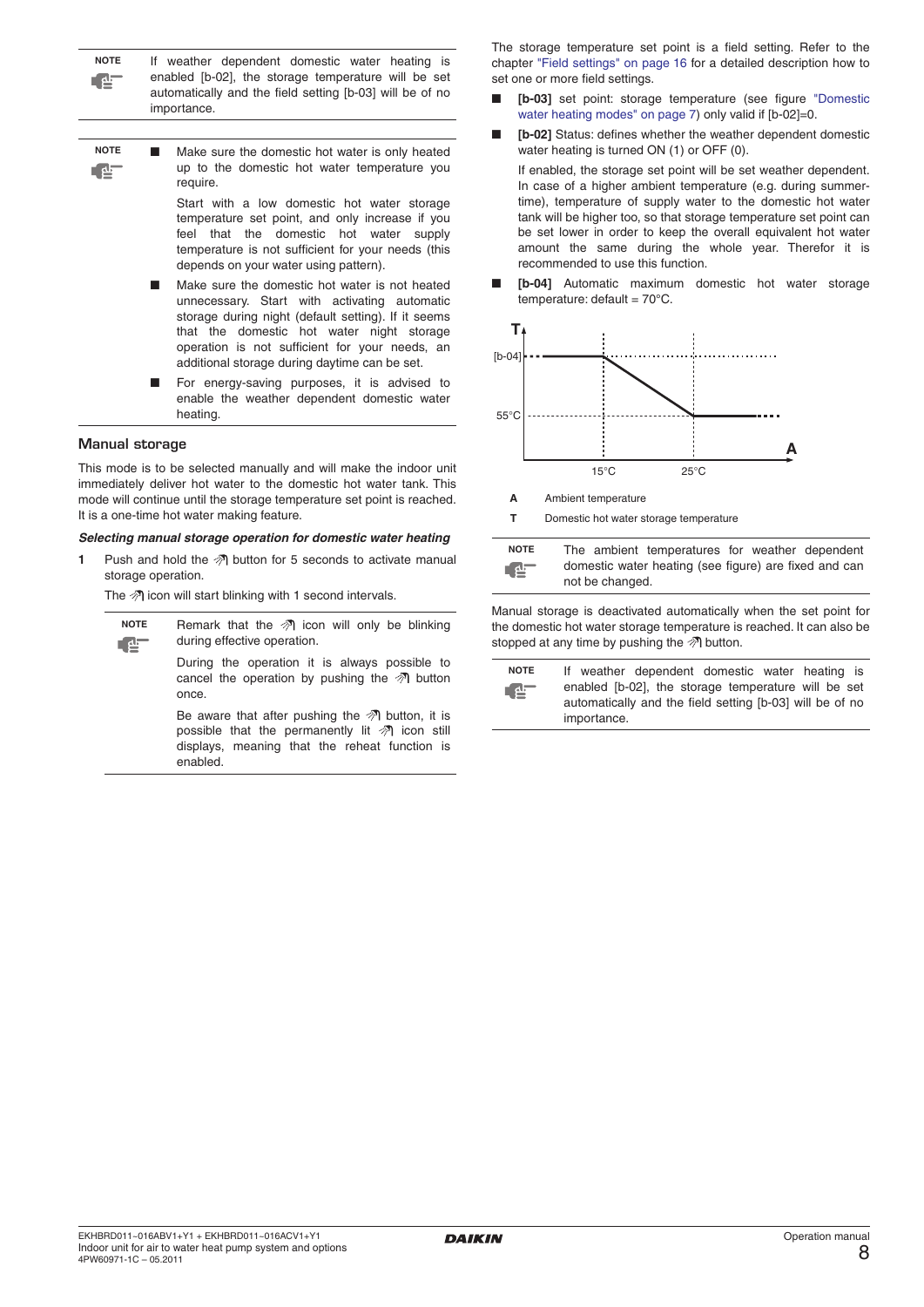## <span id="page-9-1"></span>**Reheat**

This mode will prevent the domestic hot water from cooling down lower than a certain temperature. When enabled the indoor unit will deliver hot water to the domestic hot water tank when the reheat minimum value is reached. The domestic water heating will continue until the reheat maximum temperature is reached.

#### *Selecting reheat operation for domestic water heating*

**1** Use the *D* button to enable reheat operation.

The  $\mathcal{D}$  icon will display.

| <b>NOTE</b> | Remark that the $\mathcal{P}$ icon will be continuously lit as                                                                         |
|-------------|----------------------------------------------------------------------------------------------------------------------------------------|
| <b>【生】</b>  | long as the reheat function is enabled. It is not<br>possible to see when the indoor unit is reheating<br>the domestic hot water tank. |
|             |                                                                                                                                        |

**2** Press the  $\mathcal{P}$  button again to disable reheat operation.

The  $\mathcal{D}$  icon disappears.

The reheat minimum and reheat maximum temperature set points are field settings. Refer to the chapter ["Field settings" on page 16](#page-16-0) for a detailed description how to set one or more field settings.

- [b-00] Set point: reheat minimum temperature (see figure ["Domestic water heating modes" on page 7\)](#page-7-2).
- **[b-01]** Set point: reheat maximum temperature (see figure ["Domestic water heating modes" on page 7\)](#page-7-2).

| <b>NOTE</b> | Remark that pushing the $200$ button has no influence                                                                                                                    |
|-------------|--------------------------------------------------------------------------------------------------------------------------------------------------------------------------|
| <b>【生】</b>  | on the domestic water heating. Domestic water heating<br>is only switched on or off by means of the $\mathcal{D}$ button<br>and/or disabling the storage schedule timer. |

#### <span id="page-9-2"></span>**Disinfection operation**

This mode will disinfect the domestic hot water tank by periodically heating the domestic water to a specific temperature. During the operation of this mode the  $\mathcal{P}$  icon will be blinking rapidly with 0.5 second intervals.

| <b>NOTE</b> | Remark that the $\mathcal{D}$ icon will only be blinking during<br>effective operation.                                                                                            |
|-------------|------------------------------------------------------------------------------------------------------------------------------------------------------------------------------------|
|             | During the operation it is always possible to cancel the<br>disinfection function by pushing the $\mathcal{P}$ button once.                                                        |
|             | Be aware that after pushing the $\mathbb{R}$ button, it is possible<br>that the permanently lit $\mathcal{P}$ icon still displays, meaning<br>that the reheat function is enabled. |

**NOTE** If a domestic hot water tank is installed, the disinfection 喔 function is enabled by default.

The disinfection temperature set point is a field setting as are the retention time, day and hour. Refer to the chapter ["Field settings" on](#page-16-0) [page 16](#page-16-0) for a detailed description how to set one or more field settings.

- [4-00] Status: defines whether the disinfection function is turned ON (1) or OFF (0).
- [4-01] Operation interval: day of the week at which the domestic water should be heated.
- [4-02] Start time: time at which the disinfection operation is started.
- [5-00] Set point: Disinfection water temperature to be reached (see figure ["Domestic water heating modes" on page 7\)](#page-7-2).
- **[5-01]** Duration: time period defining how long the disinfection set point temperature should be maintained.

Even if all schedule timers are de-activated and there is no reheat function active, the disinfection function will operate if a domestic hot water tank is installed and field setting [4-00] is set to ON.

# <span id="page-9-6"></span>**Emergency operation**

**[8-02]** Emergency operation

During emergency mode, heating is only done by the heater kit, not by the heat pump.

Activation of emergency mode is done by changing field setting  $[8-02]=1$ .

Activating the emergency mode will stop the heat pump operation. The pump of the indoor unit will be started, but heating itself is done by the heater kit. If there are no error conditions in leaving or returning water thermistors, the heater kit can start to follow emergency operation.

| <b>NOTE</b> | Before activating emergency operation, be sure to                                                                                 |
|-------------|-----------------------------------------------------------------------------------------------------------------------------------|
| 【 尘】        | activate the heater kit. The heater will stay in<br>emergency mode until the field setting is set back<br>to default $[8-02]=0$ . |
|             |                                                                                                                                   |

## <span id="page-9-0"></span>**Other operation modes**

## <span id="page-9-3"></span>**Start up operation (** $\circ$ **)**

During start up, the  $\circledast$  icon displays, indicating that the heat pump is starting up and is not working in a steady state condition.

# <span id="page-9-4"></span>**Defrost operation (** $\circ$ **)**

In space heating operation or domestic water heating operation, freezing of the outdoor heat exchanger may occur due to low outdoor temperature. If this risk occurs, the system goes into defrost operation. It reverses the cycle and takes heat from the indoor system to prevent freezing of the outdoor system. After a maximum of 12 minutes of defrost operation, the system returns to space heating operation.

## <span id="page-9-5"></span>**Quiet mode operation ( )**

Quiet mode operation means that the indoor unit works at reduced compressor speed so that the noise produced by the indoor unit drops. This implies that it will take longer till the required temperature set point is reached. Beware of this when a certain level of heating is required indoors.

#### *Selecting quiet mode operation*

**1** Use the  $\textcircled{2}$  button to activate quiet mode operation.

The  $\textcircled{\texttt{m}}$  icon displays.

If the controller is set to permission level 2 or 3 (refer to "Field settings" in the installation manual), the  $f \circledR$  button is not operable.

**2** Press the  $\textcircled{2}$  button again to deactivate quiet mode operation.

The  $\textcircled{\textcircled{\tiny{2}}}$  icon disappears.

There are 3 different levels of quiet mode operation. The desired quiet mode is set through a field setting. Refer to the chapter ["Field](#page-16-0) [settings" on page 16](#page-16-0) for a detailed description how to set one or more field settings.

**[8-03]** Status: defines the level of low noise operation (quiet mode).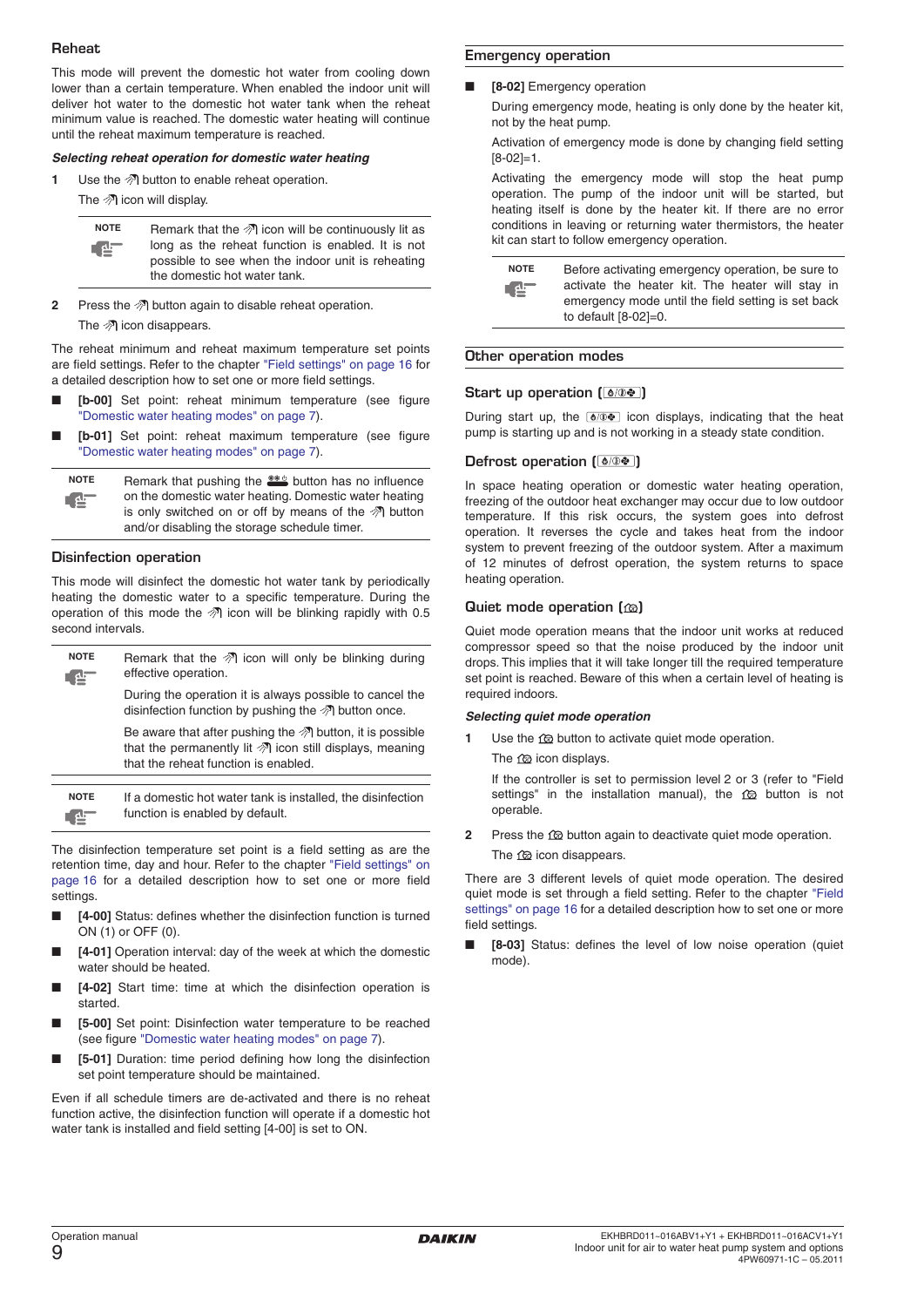# <span id="page-10-3"></span>**Simultaneous demand of space heating and domestic water heating**

The unit can not perform domestic water heating and space heating at the same time. If both modes are requested at the same time, the unit will heat up till the reheat maximum temperature in 1 time. During this period, space heating is not possible.

If you are using the remote controller room temperature control:

When the reheat temperature is reached, the further heat up of the domestic hot water tank will be decided by the remote controller room thermostat in order to prevent the room temperature to drop too much.

If you are using the external room thermostat:

When the reheat temperature is reached, the further heat up of the domestic hot water tank will be decided by the external room thermostat thermo conditions and running timers which are programmed by your installer.

If you are using the remote controller leaving water temperature control:

When the reheat temperature is reached, the further heating up of the domestic hot water tank will be decided by the running timers which are programmed by your installer.



- A Storage temperature timer are shown.
- **B** Reheat maximum temperature
- **t** Time
- **T** Domestic hot water storage temperature

## <span id="page-10-0"></span>**Temperature read-out mode**

On the remote controller, the actual temperatures can be displayed.

**1** Push and hold the **DE** button for 5 seconds.

The leaving water temperature is displayed (icons  $\dot{\otimes}$  and  $\ddot{\ddot{\otimes}}$ and  $\Theta$  are blinking).

- **2** Use the  $\bigoplus$  **A** and  $\bigoplus$  **v** buttons to display:
	- The entering water temperature (icons  $\otimes$  and  $\otimes$ ) are blinking and the  $\odot$  icon is flashing slowly).
	- The indoor temperature (icons  $\dot{\otimes}$  and  $\dot{\ast}$  are blinking).
	- The outdoor temperature (icons  $\dot{\otimes}$  and  $\hat{\Omega}$  are blinking).
	- The hot water supply tank temperature (icons  $\dot{\otimes}$  and  $\dot{\otimes}$  are blinking).
- **3** Push the  $\mathbb{D}(\mathbb{Z})$  button again to leave this mode. If no button is pressed, the remote controller leaves the display mode after 10 seconds.

# <span id="page-10-2"></span>**Schedule timer operation**

In schedule timer operation, the installation is controlled by the schedule timer. The actions programmed in the schedule timer will be executed automatically.

The schedule timer is enabled ( $\oplus$  icon displayed) or disabled ( $\oplus$  icon not displayed) by pressing the  $\Theta\otimes$  button.

# <span id="page-10-1"></span>**Space heating**

Refer to ["Programming space heating" on page 13](#page-13-0).

Five actions per day of the week can be programmed, totalling 35 actions.

The space heating schedule timer can be programmed in 2 different ways: based on the temperature set point (both leaving water temperature and room temperature) and based on the ON/OFF instruction.

The desired method is set through field setting. Refer to the chapter ["Field settings" on page 16](#page-16-0) for a detailed description how to set one or more field settings.

[0-03] Status: defines whether ON/OFF instruction can be used in the schedule timer for space heating.

In the following tables both methods on how to interpret the schedule

| <b>Method 1</b><br>$[0-03]=1$ (default)   | Space heating based on temperature set point <sup>(a)</sup>                                                                                              |  |  |  |
|-------------------------------------------|----------------------------------------------------------------------------------------------------------------------------------------------------------|--|--|--|
| During operation                          | During schedule timer operation the operation LED is lit<br>continuously.                                                                                |  |  |  |
| When pushing<br>the <sup>***</sup> button | The schedule timer for space heating will stop and will<br>not start again.<br>The controller will be switched off (operation LED will<br>stop working). |  |  |  |
|                                           | However, the schedule timer icon will stay displayed<br>which means that the domestic water heating stays<br>enabled.                                    |  |  |  |
| When pushing<br>the ®/D button            | The schedule timer for space heating and domestic<br>water heating along with the quiet mode will be stopped<br>and will not start again.                |  |  |  |
|                                           | The schedule timer icon will not be displayed anymore.                                                                                                   |  |  |  |

(a) For leaving water temperature and/or room temperature

**NOTE** By default space heating based on temperature set point (method 1) is enabled, so only temperature shifts ┎╺╚ are possible (no ON/OFF instruction). Advantage of this method is that you can simply switch off the space heating operation by pushing the  $\frac{***}{}$ button without disabling the automatic domestic hot water storage operation (e.g. during summertime when no space heating is required).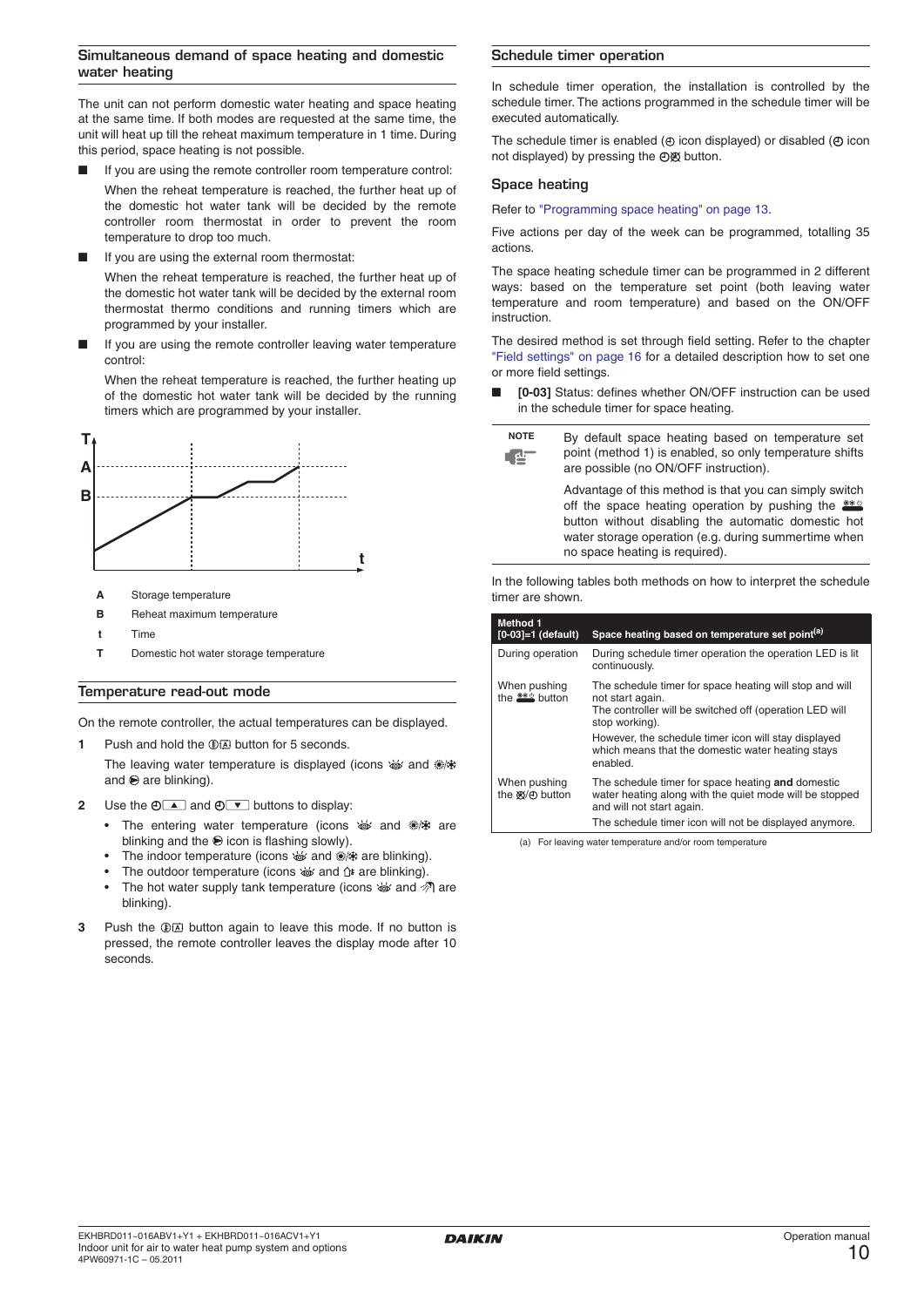**Operation example**: Schedule timer based on temperature set points.

When setback function is enabled, the setback operation will have priority over the scheduled action in the schedule timer.



#### **Method 2 [0-03]=0 Space heating based on ON/OFF instruction** During operation When the schedule timer switches space heating OFF, the controller will be switched off (operation LED will stop working). Note that this has no influence on the domestic water heating. When pushing the  $\overset{\circ\ast\circ}{\bullet}$  button The schedule timer for space heating will stop (when active at that moment) and will start again at the next scheduled ON function. The "last" programmed command overrules the "preceding" programmed command and will remain active until the "next" programmed command occurs. Example: imagine the actual time is 17:30 and actions are programmed at 13:00, 16:00 and 19:00. The "last" programmed command (16:00) overruled the "previous" programmed command (13:00) and will remain active until the "next" programmed command (19:00) occurs. So in order to know the actual setting, one should consult the last programmed command. It is clear that the "last" programmed command may date from the day before. Refer to ["Consulting programmed actions" on page 14.](#page-14-1) The controller will be switched off (operation LED will stop working). However the schedule timer icon will stay displayed which means that the domestic heating stays enabled. When pushing the  $\mathfrak{B}/\mathfrak{O}$  button The schedule timer for space heating **and** domestic water heating along with the quiet mode will be stopped and will not start again. The schedule timer icon will not be displayed anymore.

#### **Operation example**: Schedule timer based on ON/OFF instruction.

When setback function is enabled, the setback operation will have priority over the scheduled action in the schedule timer if ON instruction is active. If OFF instruction is active this will have priority over the setback function. At any time the OFF instruction will have the highest priority.



- Room temperature
- Leaving water temperature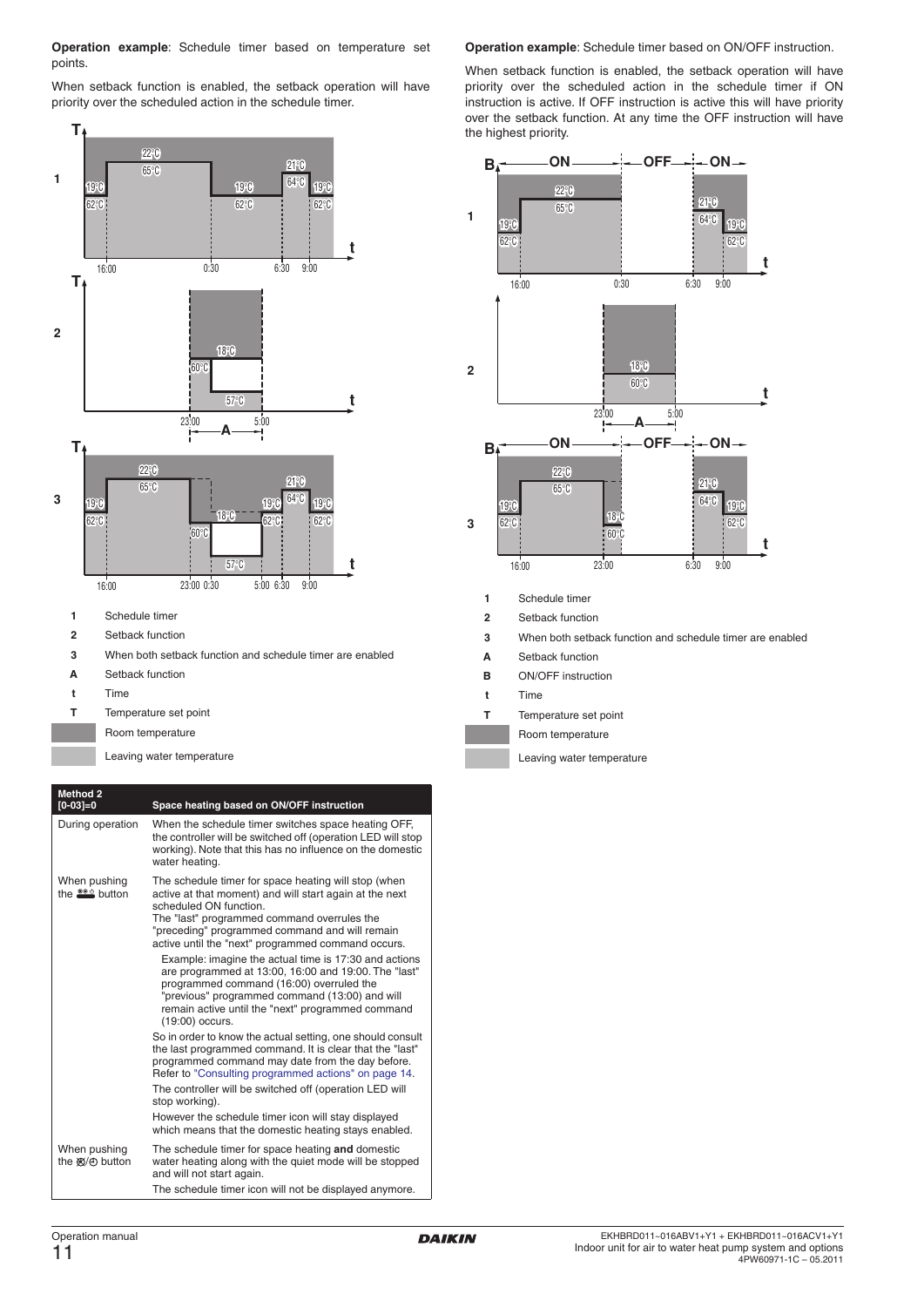# <span id="page-12-0"></span>**Domestic water heating**

Domestic water heating can be done through several standard operation modes:

- Automatic storage: by field setting, once during night and/or once during the afternoon the water is heated till storage set point.
- Manual storage: if due to special circumstances, production of hot water (till storage set point) is needed immediately (1 time), this function can be used.
- Reheat: the reheat function can be activated next to or separate from the automatic storage operation if the user wants to keep the domestic hot water tank at the minimum reheat temperature.

Next to the standard domestic water heating operation modes, it is also possible to freely program the domestic water heating operation through the schedule timer (refer to ["Programming quiet mode or](#page-14-0) [domestic water heating" on page 14](#page-14-0)). Then the mode is switched on or off at a scheduled time. Five actions can be programmed per mode. These actions are repeated daily (additional schedule of storage on top of the automatic day and night storage functionality).

| <b>NOTE</b> | Remark that only the time when domestic water     |  |  |  |  |  |  |
|-------------|---------------------------------------------------|--|--|--|--|--|--|
| <b>【生】</b>  | heating must start and stop can be programmed     |  |  |  |  |  |  |
|             | in the schedule timer. When domestic water        |  |  |  |  |  |  |
|             | heating is enabled, the water will be heated till |  |  |  |  |  |  |
|             | storage set point. The storage set point is set   |  |  |  |  |  |  |
|             | through field setting.                            |  |  |  |  |  |  |

For energy-saving reasons, keep hours with low electricity cost tariffs in mind when programming the schedule timer for domestic water heating.

## <span id="page-12-1"></span>**Quiet mode**

Refer to ["Programming quiet mode or domestic water heating" on](#page-14-0) [page 14](#page-14-0).

Switch the mode on or off at a scheduled time. Five actions can be programmed per mode. These actions are repeated daily.

| <b>NOTE</b> | If the auto restart function is disabled, the                                                                                                                      |
|-------------|--------------------------------------------------------------------------------------------------------------------------------------------------------------------|
| 【聖】         | schedule timer will not be activated when power<br>returns to the unit after a power supply failure.<br>Press the ⊕⊗ button to enable the schedule timer<br>again. |
|             | When power returns after a power supply failure,<br>the auto rectart function reapplies the user                                                                   |

- the auto restart function reapplies the user interface settings at the time of the power supply failure (if time is shorter than 2 hours). It is therefore recommended to leave the auto restart function enabled.
- The programmed schedule is time driven. Therefore, it is essential to set the clock and the day of the week correctly.
	- Refer to ["Setting the clock" on page 4](#page-4-0).
- When the schedule timer is not enabled  $(4)$  icon not displayed), schedule timer actions will not be executed!
- The programmed actions are not stored according to their timing but according to the time of programming. This means that the action that was programmed first gets action number 1, even though it is executed after other programmed action numbers.

# <span id="page-12-2"></span>**Programming and consulting the schedule timer**

Programming the schedule timer is flexible (you can add, remove or alter programmed actions whenever required) and straightforward (programming steps are limited to a minimum). However, before programming the schedule timer, remind:

- Familiarize yourself with the icons and the buttons. You will need them when programming. Refer to ["Remote controller buttons](#page-3-0) [and icons" on page 3.](#page-3-0)
- Fill out the form at the very end of this manual. This form can help you define the required actions for each day. Keep in mind that:
	- In the space heating program, depending on remote controller model 4 or 5 actions can be programmed per weekday. The same actions are repeated on a weekly basis.
	- In the domestic water heating and quiet mode program, depending on remote controller model 4 or 5 actions can be programmed per mode. The same actions are repeated on a daily basis.

| <b>NOTE</b> | Remote controller model: 4 actions |
|-------------|------------------------------------|
| 【曹          | Remote controller model: 5 actions |

- Take your time to enter all data accurately.
- Try to program the actions in a chronological way: start with action 1 for the first action and end with the highest number for the last action. This is not a requirement but will simplify the interpretation of the program later.
- If 2 or more actions are programmed for the same day and at the same time, only the action with the highest action number will be executed.

#### **Example:**

| <b>Programmed actions</b> |                |  | <b>Executed actions</b>    |   |                |  |                                     |
|---------------------------|----------------|--|----------------------------|---|----------------|--|-------------------------------------|
|                           | Time<br>(hour) |  | <b>Temperature</b><br>(°C) |   | Time<br>(hour) |  | <b>Temperature</b><br>$(^{\circ}C)$ |
|                           | 16:00          |  | 22                         | 1 | 06:00          |  | 21                                  |
| 2                         | 18:00          |  | OFF                        | 2 | 08:00          |  | 23                                  |
| 3                         | 08:00          |  | 23                         | 3 | 16:00          |  | 22                                  |
| 4                         | 06:00          |  | 21                         | 4 | 18:00          |  | OFF                                 |
| 5                         | 18:00          |  | 26                         |   |                |  |                                     |

You can always alter, add or remove the programmed actions later.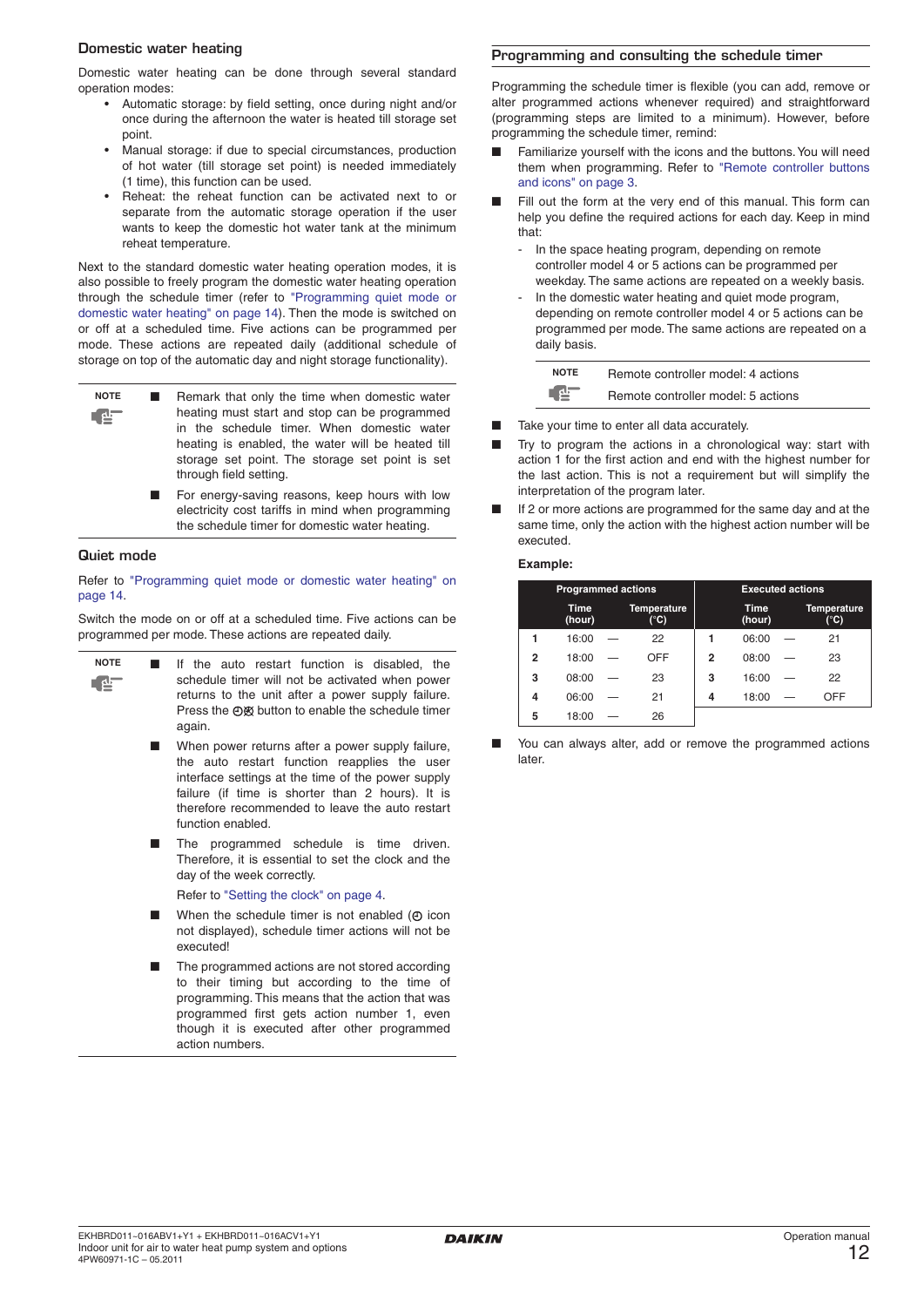

<span id="page-13-0"></span>**Programming space heating Programming space heating** is carried out as follows:

| <b>NOTE</b><br>中 | pressing the $\Theta\otimes$ button. |  |  | Returning to previous steps in the programming<br>procedure without saving modified settings is done by |  |
|------------------|--------------------------------------|--|--|---------------------------------------------------------------------------------------------------------|--|
|                  |                                      |  |  | Press the $\Diamond$ button to enter the programming/consulting mode.                                   |  |

- **2** Select the operation mode you would like to program by means of the  $\bigoplus$  **A** and  $\bigoplus$  **v** buttons. The actual mode is blinking.
- **3** Press the  $\Leftrightarrow$  button to confirm the selected mode. The actual day is blinking.
- **4** Select the day you would like to consult or to program by means of the  $\Theta$   $\boxed{\triangle}$  and  $\Theta$   $\boxed{\triangledown}$  buttons. The selected day is blinking.
- **5** Press the  $\hat{\diamond}$  button to confirm the selected day.
- <span id="page-13-1"></span>**6** Hold down the  $\Leftrightarrow$  button for 5 seconds to program the detailed actions.

The first programmed action of the selected day appears.

- <span id="page-13-2"></span>**7** Use the  $\hat{\diamond}$  button to select the action number you would like to program or to modify.
- **8** Use the  $\bigoplus$  **A** and  $\bigoplus$  **v** buttons to set the correct action time.
- **9** Use the  $\bigcirc$  **A** and  $\bigcirc$  **v** buttons to set the leaving water temperature.
- <span id="page-13-3"></span>**10** Use the  $\mathbb{D}$  **A** and  $\mathbb{D}$  **v** buttons to set the room temperature.
- 11 Use the **DE** button to select:
	- OFF: to switch heating and the remote controller off.
	- $E$ : to select automatic temperature calculation for leaving water temperature

Use the  $\bigcirc$   $\Box$  and  $\bigcirc$   $\circ$   $\Box$  buttons to set the appropriate shift value (refer to ["Space heating operation \(](#page-5-0)\*)" on page 5 for more information about weather dependent set point).

**12** Repeat steps [7](#page-13-2) to [10](#page-13-3) to program the other actions of the selected day.

When all actions have been programmed, make sure that the display shows the highest action number you would like to save.

**13** Press the  $\triangle$  button for 5 seconds to store the programmed actions.

If the  $\hat{\diamond}$  button is pressed when action number 3 is displayed, actions 1, 2 and 3 are stored but 4 and 5 are deleted.

You automatically return to step [6](#page-13-1).

By pressing the  $\Theta\otimes$  button several times, you return to previous steps in this procedure and finally return to normal operation.

**14** You automatically return to step [6](#page-13-1), start again to program the following day.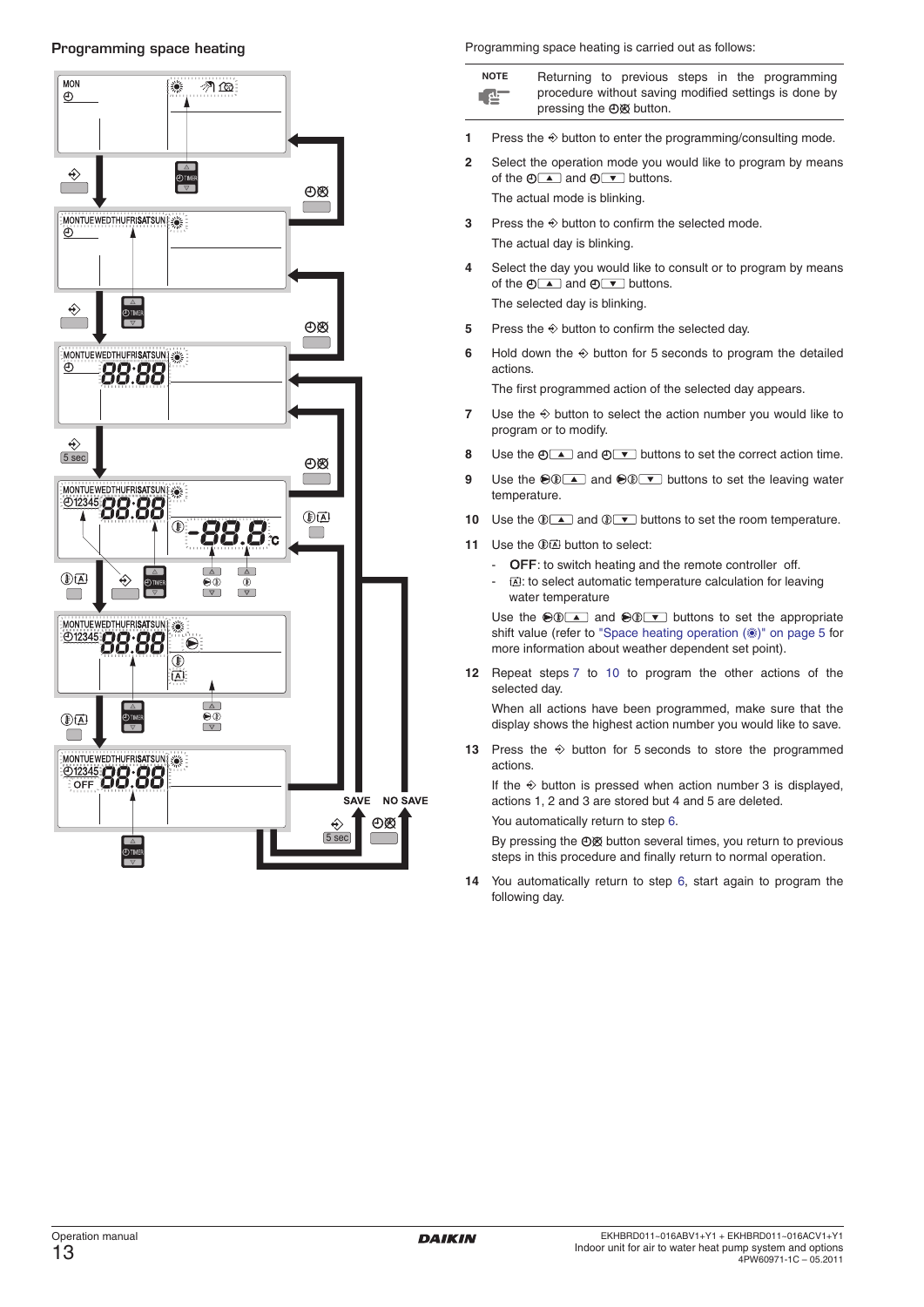<span id="page-14-0"></span>

Programming domestic water heating or quiet mode is carried out as follows:

| <b>NOTE</b> |                                      |  |  | Returning to previous steps in the programming        |
|-------------|--------------------------------------|--|--|-------------------------------------------------------|
| <b>【图】</b>  | pressing the $\Theta\otimes$ button. |  |  | procedure without saving modified settings is done by |

- **1** Press the  $\hat{\diamond}$  button to enter the programming/consulting mode.
- **2** Select the operation mode you would like to program by means of the  $\bigoplus$  **A** and  $\bigoplus$  **v** buttons. The actual mode is blinking.
- **3** Press the  $\triangle$  button to confirm the selected mode.
- **4** Select the day you would like to program by means of the  $\Theta$ and  $\odot$   $\blacksquare$  buttons.

The actual day is blinking.

- **5** Press the  $\Leftrightarrow$  button to confirm the selected day.
- <span id="page-14-4"></span>**6** Hold down the  $\hat{\diamond}$  button for 5 seconds to the program the detailed actions

The first programmed action of the selected day appears.

- <span id="page-14-2"></span>**7** Use the  $\Leftrightarrow$  button to select the action number you would like to program or to modify.
- **8** Use the  $\bigoplus$  **A** and  $\bigoplus$  **v** buttons to set the correct action time.
- **9** Use the **D** $\overline{A}$  button to select or deselect **OFF** as action.
- <span id="page-14-3"></span>**10** Repeat steps [7](#page-14-2) to [10](#page-14-3) to program the other actions of the selected mode.

When all actions have been programmed, make sure that the display shows the highest action number you would like to save.

**11** Press the  $\hat{\diamond}$  button for 5 seconds to store the programmed actions.

If the  $\Leftrightarrow$  button is pressed when action number 3 is displayed, actions 1, 2 and 3 are stored but 4 and 5 are deleted.

By pressing the  $\Theta\otimes$  button several times, you return to previous steps in this procedure and finally return to normal operation.

**12** You automatically return to step [6,](#page-14-4) start again to program the following day.

## <span id="page-14-1"></span>**Consulting programmed actions**

Consulting space heating, domestic water heating or quiet mode is carried out as follows:

| <b>NOTE</b> | Returning to previous steps in this procedure is done |
|-------------|-------------------------------------------------------|
| "吗"         | by pressing the ①\, button.                           |

- **1** Press the  $\hat{\diamond}$  button to enter the programming/consulting mode.
- **2** Select the operation mode you would like to consult by means of the  $\odot$  **A** and  $\odot$  **v** buttons. The actual mode is blinking.

**3** Press the  $\triangle$  button to confirm the selected mode.

The actual day is blinking.

**4** Select the day you would like to consult by means of the  $\Theta$ and  $\odot$   $\blacksquare$  buttons.

The selected day is blinking.

- **5** Press the  $\triangle$  button to confirm the selected day. The first programmed action of the selected day appears.
- **6** Use the  $\bigoplus$  **A** and  $\bigoplus$  **v** buttons to consult the other programmed actions of that day.

This is called the readout mode. Empty program actions (e.g. 4 and 5) are not displayed.

By pressing the  $\Theta\otimes$  button several times, you return to previous steps in this procedure and finally return to normal operation.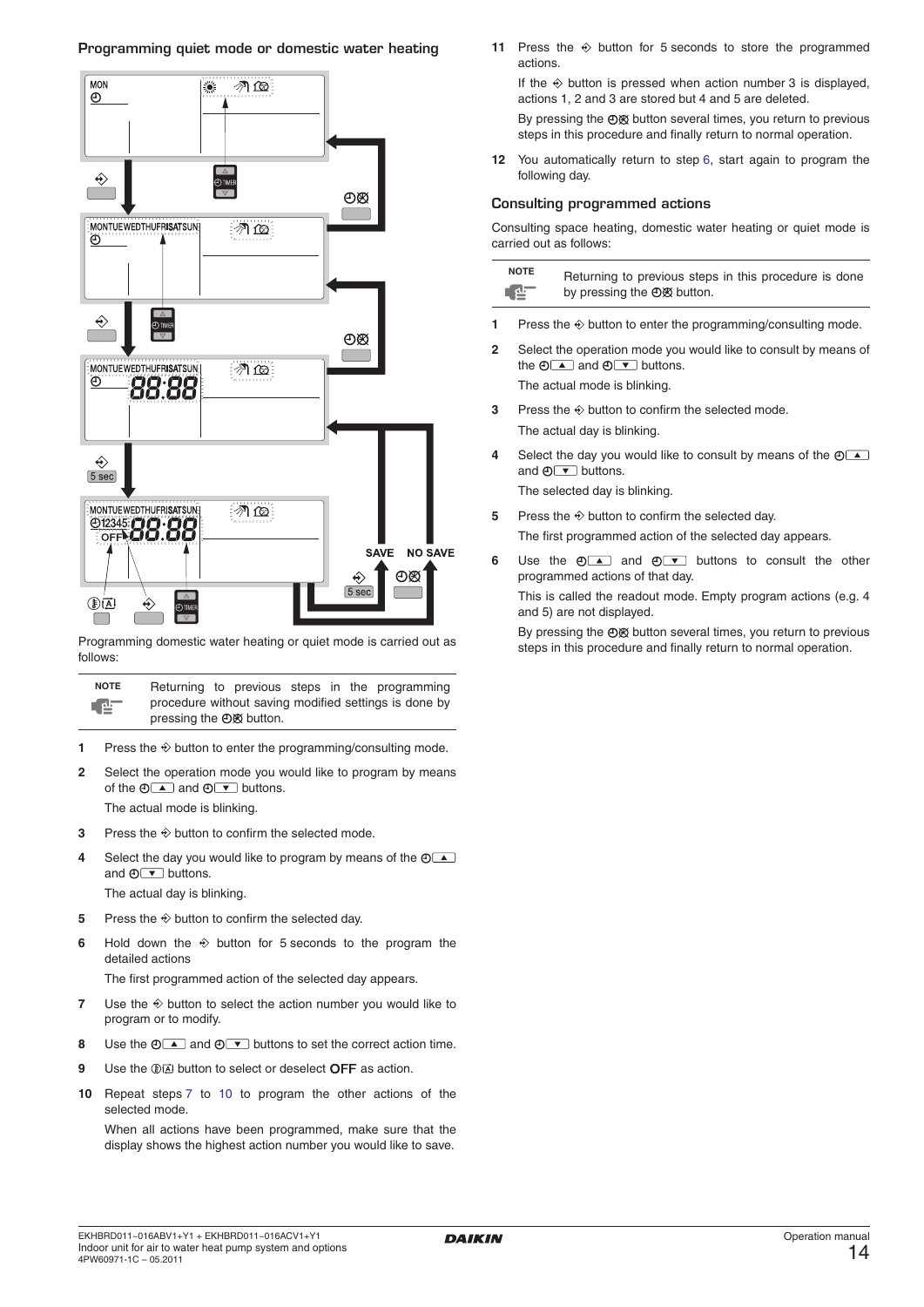# <span id="page-15-0"></span>**Tips and tricks**

## **Programming the next day(s)**

After confirming the programmed actions of a specific day (i.e. after pressing the  $\Diamond$  button for 5 seconds), press the  $\Theta\otimes$  button once. You can now select another day by using the  $\Theta$  and  $\Theta$   $\blacktriangledown$  buttons and restart consulting and programming.

#### **Copying programmed actions to next day**

In space heating program it is possible to copy all programmed actions of a specific day to the next day (e.g. copy all programmed actions from "MON" to "TUE").

To copy programmed actions to the next day, proceed as follows:

- **1** Press the  $\triangle$  button to enter the programming/consulting mode. The actual mode is blinking.
- <span id="page-15-3"></span>**2** Select the operation mode you would like to program by means of the  $\bigoplus$  **A** and  $\bigoplus$  **v** buttons.

The actual mode is blinking.

You can leave programming by pressing the  $\Theta\otimes$  button.

**3** Press the  $\triangle$  button to confirm the selected mode. The actual day is blinking.

**4** Select the day you would like to copy to the next day by means of the  $\bigoplus$   $\blacksquare$  and  $\bigoplus$   $\blacksquare$  buttons. The selected day is blinking.

You can return to step [2](#page-15-3) by pressing the  $\Theta\otimes$  button.

**5** Press the  $\hat{\diamond}$  and  $\Theta$  $\otimes$  buttons simultaneously for 5 seconds. After 5 seconds the display will show the next day (e.g. "TUE" if "MON" was selected first). This indicates that the day has been copied. You can return to step [2](#page-15-3) by pressing the  $\Theta\otimes$  button.

#### **Deleting one or more programmed actions**

Deleting one or more programmed actions is done at the same time as storing the programmed actions.

When all actions for one day have been programmed, make sure that the display shows the highest action number you would like to save. By pressing the  $\hat{\diamond}$  button for 5 seconds, you store all actions except those with a higher action number than the one that is displayed.

E.g. when the  $\hat{\diamond}$  button is pressed when action number 3 is displayed, actions 1, 2 and 3 are stored but 4 and 5 are deleted.

#### **Deleting a mode**

- **1** Press the  $\triangle$  button to enter the programming/consulting mode.
- **2** Select the operation mode you would like to delete by means of the  $\odot$  **A** and  $\odot$  **T** buttons. The actual mode is blinking.
- **3** Press the  $\Leftrightarrow$  and  $\textcircled{F\textcircled{A}}$  button simultaneously for 5 seconds to delete the selected mode.

#### **Deleting a day of the week**

- **1** Press the  $\Leftrightarrow$  button to enter the programming/consulting mode.
- **2** Select the operation mode you would like to delete by means of the  $\odot$  **A** and  $\odot$  **v** buttons.

The actual mode is blinking.

- **3** Press the  $\hat{\diamond}$  button to confirm the selected mode. The actual day is blinking.
- **4** Select the day you would like to delete by means of the  $\Theta$ and  $\odot$   $\blacksquare$  buttons. The selected day is blinking.
- **5** Press the  $\Leftrightarrow$  and  $\textcircled{12}$  button simultaneously for 5 seconds to delete the selected day.

# <span id="page-15-2"></span>**Operating the remote alarm option**

An optional EKRP1HBA digital I/O PCB can be connected to the indoor unit and be used to remotely monitor your system. This address card offers 3 voltage free outputs:

- Output 1 = THERMO ON/OFF
- this output will be enabled when your unit is in space heating operation.
- Output 2 = ALARM OUTPUT
- this output will be enabled when your unit is in error condition.
- $Output 3 = DOMESTIC HOT WATER MODE ON/OFF$ this output will be enabled when your unit is in domestic water heating operation.

For more details about the wiring connections of this option, refer to the wiring diagram of the unit.

#### <span id="page-15-1"></span>**Operating the optional remote controller**

If besides the main remote controller the optional remote controller is installed as well, the main remote controller (master) can access all settings while the second remote controller (slave) can not access schedule settings and parameter settings.

Refer to the installation manual for more details.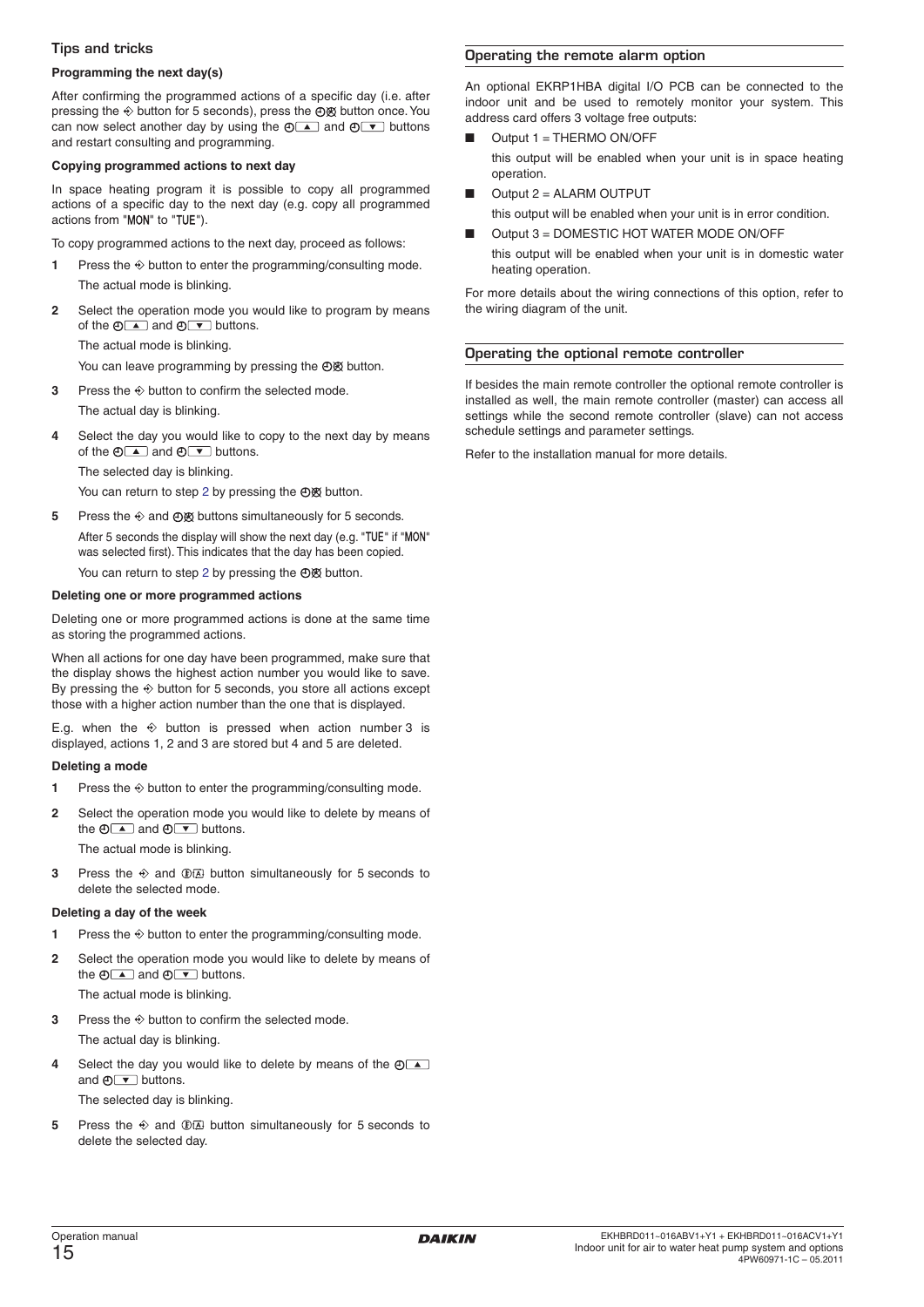# <span id="page-16-0"></span>**Field settings**

The configuration of the Daikin system is done through field settings.

In this operation manual all field settings related to the operation of the unit and user demand are explained. A list of all those field settings and default values is given under ["Field settings table" on](#page-17-0) [page 17](#page-17-0). In this same list, we provided for 2 columns to register the date and value of altered field settings at variance with the default value.

For a total list of field settings, refer to the installation manual.

All field settings are accessible and programmable through the user interface on the indoor unit.

Each field setting is assigned a 3-digit number or code, for example [5-03], which is indicated on the user interface display. The first digit [5] indicates the 'first code' or field setting group. The second and third digit [03] together indicate the 'second code'.

# <span id="page-16-1"></span>**Procedure**

To change one or more field settings, proceed as follows.



**1** Press the  $\frac{48}{165}$  button for a minimum of 5 seconds to enter FIELD SET MODE.

The SETTING icon (3) will be displayed. The current selected field setting code is indicated  $8 - 88$  (2), with the set value displayed to the right  $-88.8$  (1).

- **2** Press the  $\bigcirc$  **E** button to select the appropriate field setting first code.
- **3** Press the  $\bigcirc$   $\bullet$   $\bullet$  button to select the appropriate field setting second code.
- **4** Press the  $\bigoplus$ TIMER $\blacksquare$  button and  $\bigoplus$ TIMER $\blacksquare$  button to change the set value of the select field setting.
- **5** Save the new value by pressing the  $\Theta$  $\otimes$  button.
- **6** Repeat step 2 through 4 to change other field settings as required.
- **7** When finished, press the  $\frac{16}{1500}$  button to exit FIELD SET MODE.

| <b>NOTE</b> | Changes made to a specific field setting are only                                                                                                                     |
|-------------|-----------------------------------------------------------------------------------------------------------------------------------------------------------------------|
| <b>【尘】</b>  | stored when the $\Theta\otimes$ button is pressed. Navigating to a<br>new field setting code or pressing the $\frac{26}{100}$ button will<br>discard the change made. |

| <b>NOTE</b> | . . | Before shipping, the set values have been set as                                                                         |
|-------------|-----|--------------------------------------------------------------------------------------------------------------------------|
| 工些工         |     | shown under "Field settings table" on page 17.                                                                           |
|             |     | When exiting FIELD SET MODE, "88" may be<br>displayed on the remote controller LCD while the<br>unit initializes itself. |



When running through the field settings you may notice that there are some more field settings as there are mentioned in the ["Field settings table" on page 17.](#page-17-0) **These field settings are not applicable and may not be changed!**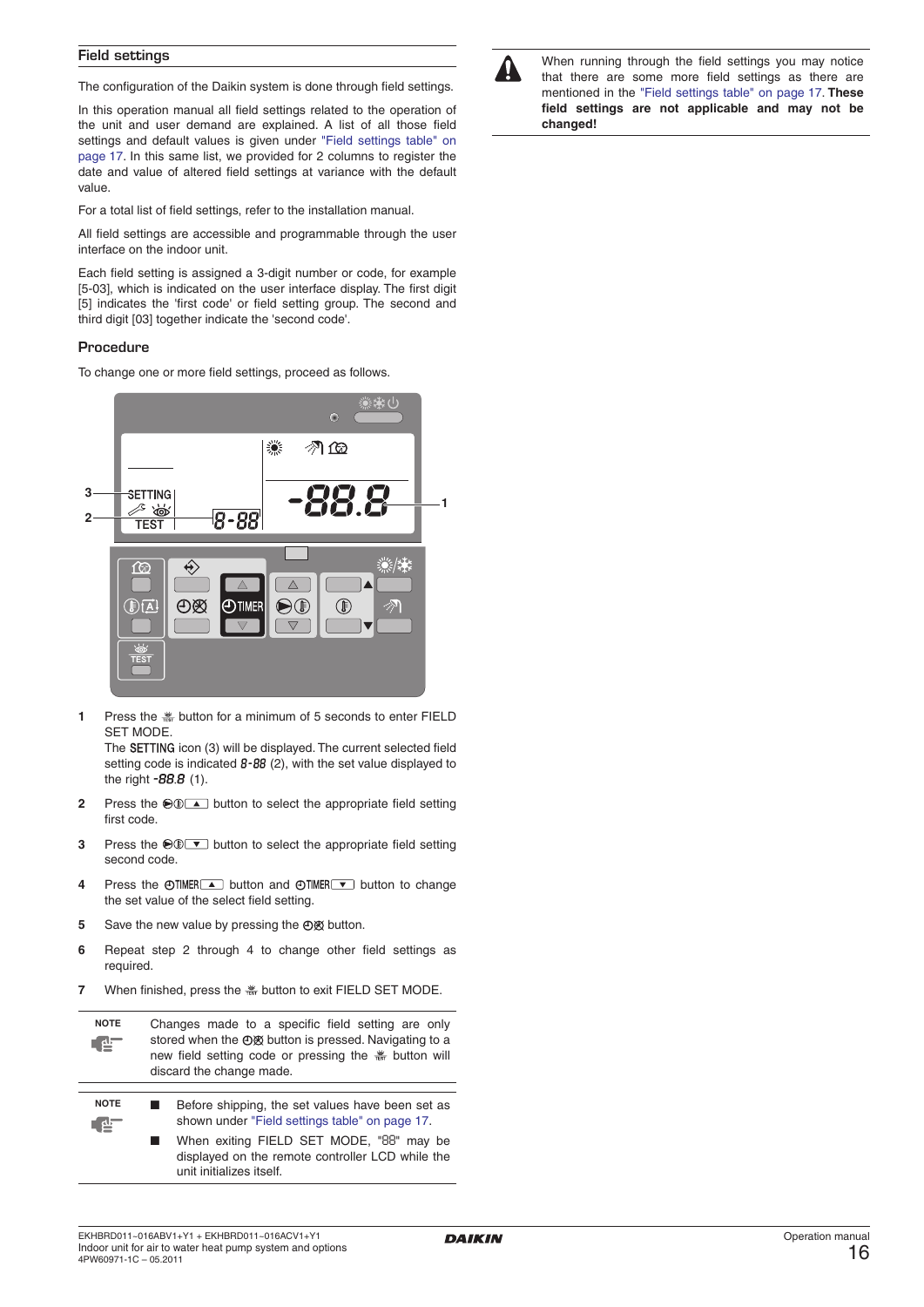<span id="page-17-0"></span>**Field settings table**

|                      |                              |                                                     |      | Installer setting at variance with default value |      |       |                         |                          |                          |                          |
|----------------------|------------------------------|-----------------------------------------------------|------|--------------------------------------------------|------|-------|-------------------------|--------------------------|--------------------------|--------------------------|
| <b>First</b><br>code | Second<br>code               | <b>Setting name</b>                                 | Date | Value                                            | Date | Value | <b>Default</b><br>value | Range                    | <b>Step</b>              | <b>Unit</b>              |
| 0                    |                              | Remote control setup                                |      |                                                  |      |       |                         |                          |                          |                          |
|                      | 00                           | Installation related setting                        |      |                                                  |      |       | 2                       | $2 - 3$                  | $\mathbf{1}$             |                          |
|                      | 01                           | Installation related setting                        |      |                                                  |      |       | 0                       | $-5 - 5$                 | 0.5                      | $^{\circ}C$              |
|                      | 02                           | Not applicable. Do not change the default value.    |      |                                                  |      |       | 1 (ON)                  |                          |                          |                          |
|                      | 03                           | Status: space heating schedule timer mode           |      |                                                  |      |       | 1 (ON)                  | 0/1                      | —                        |                          |
| 1                    |                              | Automatic storage timing for domestic water heating |      |                                                  |      |       |                         |                          |                          |                          |
|                      | 00                           | Status: night time storage                          |      |                                                  |      |       | 1 (ON)                  | 0/1                      | $\overline{\phantom{0}}$ |                          |
|                      | 01                           | Night time storage start time                       |      |                                                  |      |       | 1:00                    | $0:00 - 23:00$           | 1:00                     | hour                     |
|                      | 02                           | Status: day time storage                            |      |                                                  |      |       | $0$ (OFF)               | 0/1                      |                          |                          |
|                      | 03                           | Day time storage start time                         |      |                                                  |      |       | 15:00                   | $0:00 - 23:00$           | 1:00                     | hour                     |
| $\overline{c}$       |                              | <b>Automatic setback function</b>                   |      |                                                  |      |       |                         |                          |                          |                          |
|                      | 00                           | Status: setback operation                           |      |                                                  |      |       | 1 (ON)                  | 0/1                      | $\overline{\phantom{0}}$ | $\overline{\phantom{0}}$ |
|                      | 01                           | Setback operation start time                        |      |                                                  |      |       | 23:00                   | $0:00 - 23:00$           | 1:00                     | hour                     |
|                      | 02                           | Setback operation stop time                         |      |                                                  |      |       | 5:00                    | $0:00 - 23:00$           | 1:00                     | hour                     |
| 3                    |                              | Weather dependent set point                         |      |                                                  |      |       |                         |                          |                          |                          |
|                      | 00                           | Low ambient temperature (Lo_A)                      |      |                                                  |      |       | $-10$                   | $-20-5$                  | $\mathbf{1}$             | $^{\circ}C$              |
|                      | 01                           | High ambient temperature (Hi_A)                     |      |                                                  |      |       | 15                      | $10 - 20$                | $\mathbf{1}$             | $^{\circ}C$              |
|                      | 02                           | Set point at low ambient temperature (Lo_Ti)        |      |                                                  |      |       | 70                      | $25 - 80$                | $\mathbf{1}$             | $^{\circ}C$              |
|                      | 03                           | Set point at high ambient temperature (Hi_Ti)       |      |                                                  |      |       | 45                      | $25 - 80$                | $\mathbf{1}$             | $^{\circ}C$              |
| $\overline{4}$       | <b>Disinfection function</b> |                                                     |      |                                                  |      |       |                         |                          |                          |                          |
|                      | 00                           | Status: disinfection operation                      |      |                                                  |      |       | 1 (ON)                  | 0/1                      | ▃                        |                          |
|                      | 01                           | Disinfection operation day selection                |      |                                                  |      |       | Fri                     | Mon~Sun                  | $\overline{\phantom{0}}$ | —                        |
|                      | 02                           | Disinfection operation start time                   |      |                                                  |      |       | 23:00                   | $0:00 - 23:00$           | 1:00                     | hour                     |
| 5                    |                              | Automatic setback and disinfection set point        |      |                                                  |      |       |                         |                          |                          |                          |
|                      | 00                           | Set point: disinfection operation temperature       |      |                                                  |      |       | 70                      | $60 - 75$                | 5                        | $^{\circ}C$              |
|                      | 01                           | Disinfection operation time duration                |      |                                                  |      |       | 10                      | $5 - 60$                 | 5                        | min                      |
|                      | 02                           | Leaving water setback temperature                   |      |                                                  |      |       | 5                       | $0 - 10$                 | $\mathbf{1}$             | $^{\circ}C$              |
|                      | 03                           | Room setback temperature                            |      |                                                  |      |       | 18                      | $17 - 23$                | $\mathbf{1}$             | $^{\circ}C$              |
| 6                    |                              | Option setup                                        |      |                                                  |      |       |                         |                          |                          |                          |
|                      | 00                           | Installation related setting                        |      |                                                  |      |       | $0$ (OFF)               | 0/1                      | —                        |                          |
|                      | 01                           | Installation related setting                        |      |                                                  |      |       | $0$ (OFF)               | 0/1                      | —                        |                          |
|                      | 02                           | Installation related setting                        |      |                                                  |      |       | $0$ (OFF)               | 0/1                      | $\overline{\phantom{0}}$ |                          |
|                      | 03                           | Installation related setting                        |      |                                                  |      |       | $0$ (OFF)               | 0/1                      | $\overline{\phantom{0}}$ | —                        |
|                      | 04                           | Installation related setting                        |      |                                                  |      |       | 0                       | 0/2                      | $\mathbf{1}$             | —                        |
| $\overline{7}$       | <b>Option setup</b>          |                                                     |      |                                                  |      |       |                         |                          |                          |                          |
|                      | 00                           | Installation related setting                        |      |                                                  |      |       | 1 (ON)                  | 0/1                      | $\overline{\phantom{0}}$ | $\overline{\phantom{0}}$ |
|                      | 01                           | Not applicable. Do not change the default value.    |      |                                                  |      |       | $0$ (OFF)               | $\overline{\phantom{0}}$ | $\overline{\phantom{0}}$ |                          |
|                      | 02                           | Installation related setting                        |      |                                                  |      |       | 0(A)                    | 0/1                      | $\overline{\phantom{0}}$ |                          |
|                      | 03                           | Installation related setting                        |      |                                                  |      |       | $0$ (OFF)               | 0/1                      | —                        |                          |
|                      | 04                           | Installation related setting                        |      |                                                  |      |       | $0$ (OFF)               | 0/1                      | —                        | —                        |
| 8                    |                              | <b>Option setup</b>                                 |      |                                                  |      |       |                         |                          |                          |                          |
|                      | 00                           | Installation related setting                        |      |                                                  |      |       | 1 (ON)                  | 0/1                      | $\overline{\phantom{0}}$ |                          |
|                      | 01                           | Installation related setting                        |      |                                                  |      |       | 1 (ON)                  | 0/1                      | —                        | —                        |
|                      | 02                           | Emergency mode                                      |      |                                                  |      |       | $0$ (OFF)               | 0/1                      |                          | —                        |
|                      | 03                           | Status: low noise level                             |      |                                                  |      |       | 1                       | $1 - 3$                  | $\mathbf{1}$             | $\qquad \qquad -$        |
|                      | 04                           | Installation related setting                        |      |                                                  |      |       | 0                       | $0 - 2$                  | $\mathbf{1}$             | $\overline{\phantom{m}}$ |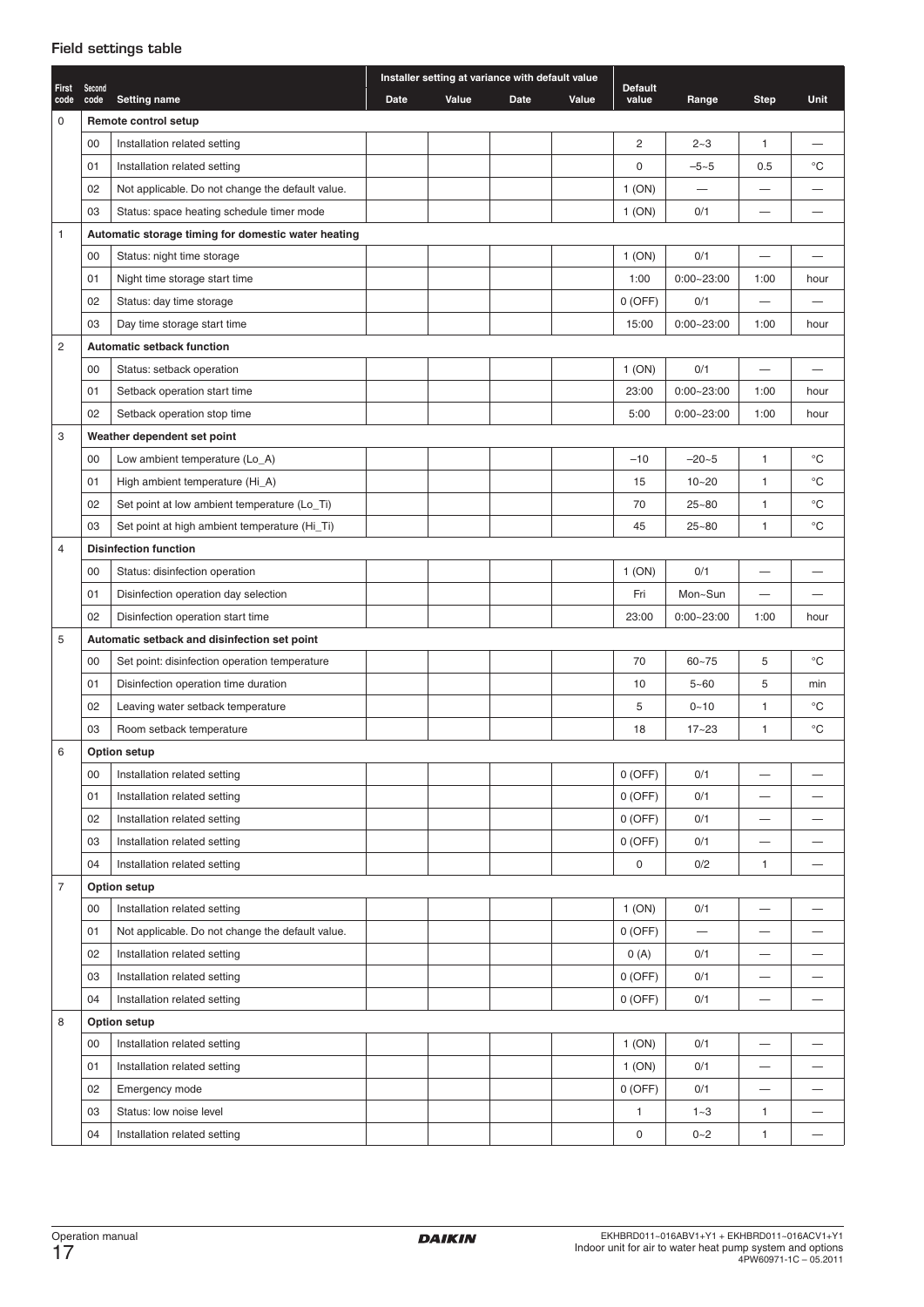|                      | Second |                                                         |             | Installer setting at variance with default value |      |       | <b>Default</b> |           |                          |                          |
|----------------------|--------|---------------------------------------------------------|-------------|--------------------------------------------------|------|-------|----------------|-----------|--------------------------|--------------------------|
| <b>First</b><br>code | code   | Setting name                                            | <b>Date</b> | Value                                            | Date | Value | value          | Range     | <b>Step</b>              | <b>Unit</b>              |
| $9\,$                |        | Automatic temperature compensation                      |             |                                                  |      |       |                |           |                          |                          |
|                      | 00     | Installation related setting                            |             |                                                  |      |       | 0              | $-2 - 2$  | 0.2                      | $^{\circ}C$              |
|                      | 01     | Installation related setting                            |             |                                                  |      |       | 0              | $-5 - 5$  | 0.5                      | $^{\circ}C$              |
|                      | 02     | Installation related setting                            |             |                                                  |      |       | 0              | $-5 - 5$  | 0.5                      | $^{\circ}$ C             |
| A                    |        | <b>Option setup</b>                                     |             |                                                  |      |       |                |           |                          |                          |
|                      | 00     | Installation related setting                            |             |                                                  |      |       | 0              | $0 - 2$   | $\mathbf{1}$             |                          |
|                      | 01     | Installation related setting                            |             |                                                  |      |       | 0              | $0 - 2$   | $\mathbf{1}$             |                          |
|                      | 02     | Installation related setting                            |             |                                                  |      |       | 10             | $5 - 15$  | $\mathbf{1}$             | $^{\circ}C$              |
|                      | 03     | Installation related setting                            |             |                                                  |      |       | 35             | $25 - 80$ | $\mathbf{1}$             | $^{\circ}C$              |
|                      | 04     | Installation related setting                            |             |                                                  |      |       | 65             | $25 - 80$ | $\mathbf{1}$             | $^{\circ}C$              |
| b                    |        | Domestic hot water set points                           |             |                                                  |      |       |                |           |                          |                          |
|                      | 00     | Set point: reheat minimum temperature                   |             |                                                  |      |       | 35             | $35 - 65$ | $\mathbf{1}$             | $^{\circ}C$              |
|                      | 01     | Set point: reheat maximum temperature                   |             |                                                  |      |       | 45             | $35 - 75$ | $\mathbf{1}$             | $^{\circ}C$              |
|                      | 02     | Status: weather dependent domestic water<br>heating     |             |                                                  |      |       | 1 (ON)         | 0/1       |                          |                          |
|                      | 03     | Set point: storage temperature                          |             |                                                  |      |       | 70             | $45 - 75$ | 1                        | $^{\circ}C$              |
|                      | 04     | Automatic maximum hot water tank storage<br>temperature |             |                                                  |      |       | 70             | $55 - 75$ | 1                        | $^{\circ}C$              |
| C                    |        | Leaving water temperature limits                        |             |                                                  |      |       |                |           |                          |                          |
|                      | 00     | Installation related setting                            |             |                                                  |      |       | 80             | $37 - 80$ | $\mathbf{1}$             | °C                       |
|                      | 01     | Installation related setting                            |             |                                                  |      |       | 25             | $25 - 37$ | $\mathbf{1}$             | $^{\circ}C$              |
|                      | 02     | Not applicable. Do not change the default value.        |             |                                                  |      |       | 20             | $18 - 22$ | $\mathbf{1}$             | $^{\circ}C$              |
|                      | 03     | Not applicable. Do not change the default value.        |             |                                                  |      |       | 5              | $5 - 18$  | $\mathbf{1}$             | $^{\circ}C$              |
| d                    |        | Domestic water heating retention times                  |             |                                                  |      |       |                |           |                          |                          |
|                      | 00     | Installation related setting                            |             |                                                  |      |       | 10             | $5 - 20$  | $\mathbf{1}$             |                          |
|                      | 01     | Installation related setting                            |             |                                                  |      |       | 30             | $10 - 60$ | 5                        |                          |
|                      | 02     | Installation related setting                            |             |                                                  |      |       | 15             | $5 - 30$  | 5                        | $\overline{\phantom{0}}$ |
| Ε                    |        | Service mode                                            |             |                                                  |      |       |                |           |                          |                          |
|                      | 00     | Installation related setting                            |             |                                                  |      |       | $\Omega$       | 0/1       | —                        |                          |
|                      | 01     | Not applicable. Do not change the default value.        |             |                                                  |      |       | $0$ (OFF)      | 0/1       | $\overline{\phantom{a}}$ |                          |
|                      | 02     | Not applicable. Do not change the default value.        |             |                                                  |      |       | $0$ (OFF)      | 0/1       | —                        |                          |
|                      | 03     | Not applicable. Do not change the default value.        |             |                                                  |      |       | $\mathbf{1}$   | $0 - 2$   | $\mathbf{1}$             |                          |
|                      | 04     | Installation related setting                            |             |                                                  |      |       | 0              | $0 - 2$   | $\mathbf{1}$             |                          |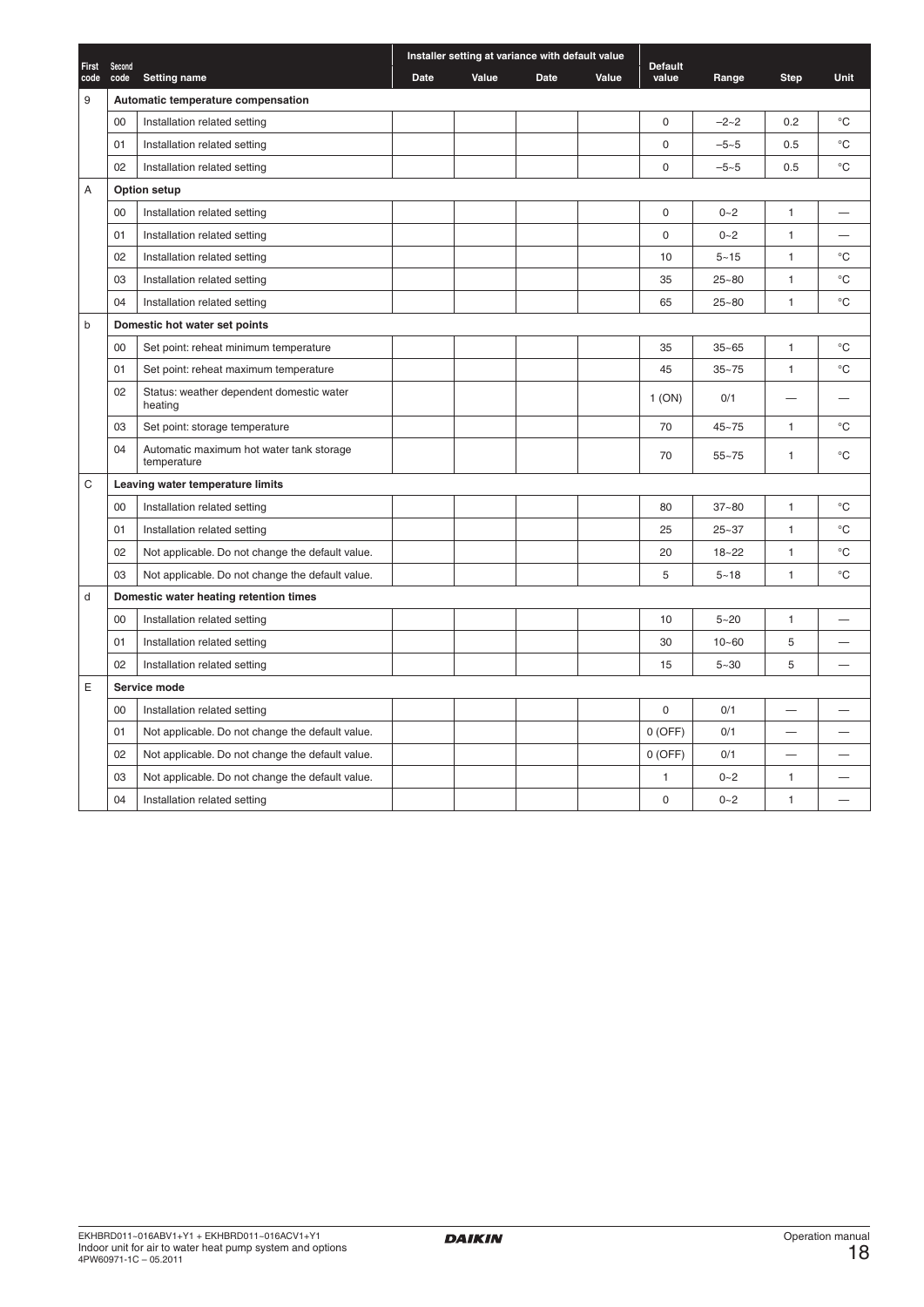# <span id="page-19-4"></span><span id="page-19-3"></span>**Maintenance activities**

In order to ensure optimal availability of the unit, a number of checks and inspections on the unit and the field wiring have to be carried out at regular intervals, preferably yearly. This maintenance should be carried out by your local Daikin technician (see installation manual).

The only maintenance which may be required by the operator is:

- keeping the remote controller clean by means of a soft damp cloth,
- checking if the water pressure indicated on the manometer is above 1 bar.

If the supply cord is damaged, it must be replaced by the manufacturer, its agent or similar qualified persons in order to avoid hazards.

During longer periods of standstill, e.g. during summer with a heating only application, it is very important NOT TO SWITCH OFF THE POWER SUPPLY towards the unit.

Switching off the power supply stops the automatic repetitive movement of the pump in order to prevent it from getting jammed.

## <span id="page-19-2"></span>**Important information regarding the refrigerant used**

This product contains fluorinated greenhouse gases covered by the Kyoto Protocol.

Refrigerant type: R134a  $GWP<sup>(1)</sup>$  value: 1300

 $(1)$  GWP = global warming potential

Periodical inspections for refrigerant leaks may be required depending on European or local legislation. Please contact your local dealer for more information.

# <span id="page-19-0"></span>**TROUBLESHOOTING**

The guidelines below might help to solve your problem. If you cannot solve the problem, consult your installer.

| POSSIBLE CAUSES                                                                                                                     | <b>CORRECTIVE ACTIONS</b>                                                                                                                           |
|-------------------------------------------------------------------------------------------------------------------------------------|-----------------------------------------------------------------------------------------------------------------------------------------------------|
| No readings on the remote controller<br>(blank display)                                                                             | • Check if the mains power is still<br>connected to your installation.<br>The benefit kWh rate power supply is<br>active (see installation manual). |
| One of the error codes appears                                                                                                      | Consult your local dealer.<br>Refer to the installation manual for a<br>detailed list of error codes.                                               |
| The schedule timer does work but<br>the programmed actions are<br>executed at the wrong time<br>(e.g. 1 hour too late or too early) | Check if the clock and the day of the<br>week are set correctly, correct if<br>necessary.                                                           |
| The domestic hot water schedule<br>timer is programmed but does not<br>work.                                                        | In case the ⊕\ icon is not displayed,<br>push the $\Theta\otimes$ button to enable the<br>schedule timer.                                           |
| Capacity shortage                                                                                                                   | Consult your local dealer.                                                                                                                          |

# <span id="page-19-1"></span>**DISPOSAL REQUIREMENTS**

Dismantling of the unit, treatment of the refrigerant, of oil and of other parts must be done in accordance with relevant local and national legislation.



Your product is marked with this symbol. This means that electrical and electronic products shall not be mixed with unsorted household waste.

Do not try to dismantle the system yourself: the dismantling of the system, treatment of the refrigerant, of oil and other parts must be done by a qualified installer in accordance with relevant local and national legislation.

Units must be treated at a specialized treatment facility for re-use, recycling and recovery. By ensuring this product is disposed off correctly, you will help to prevent potential negative consequences for the environment and human health. Please contact the installer or local authority for more information.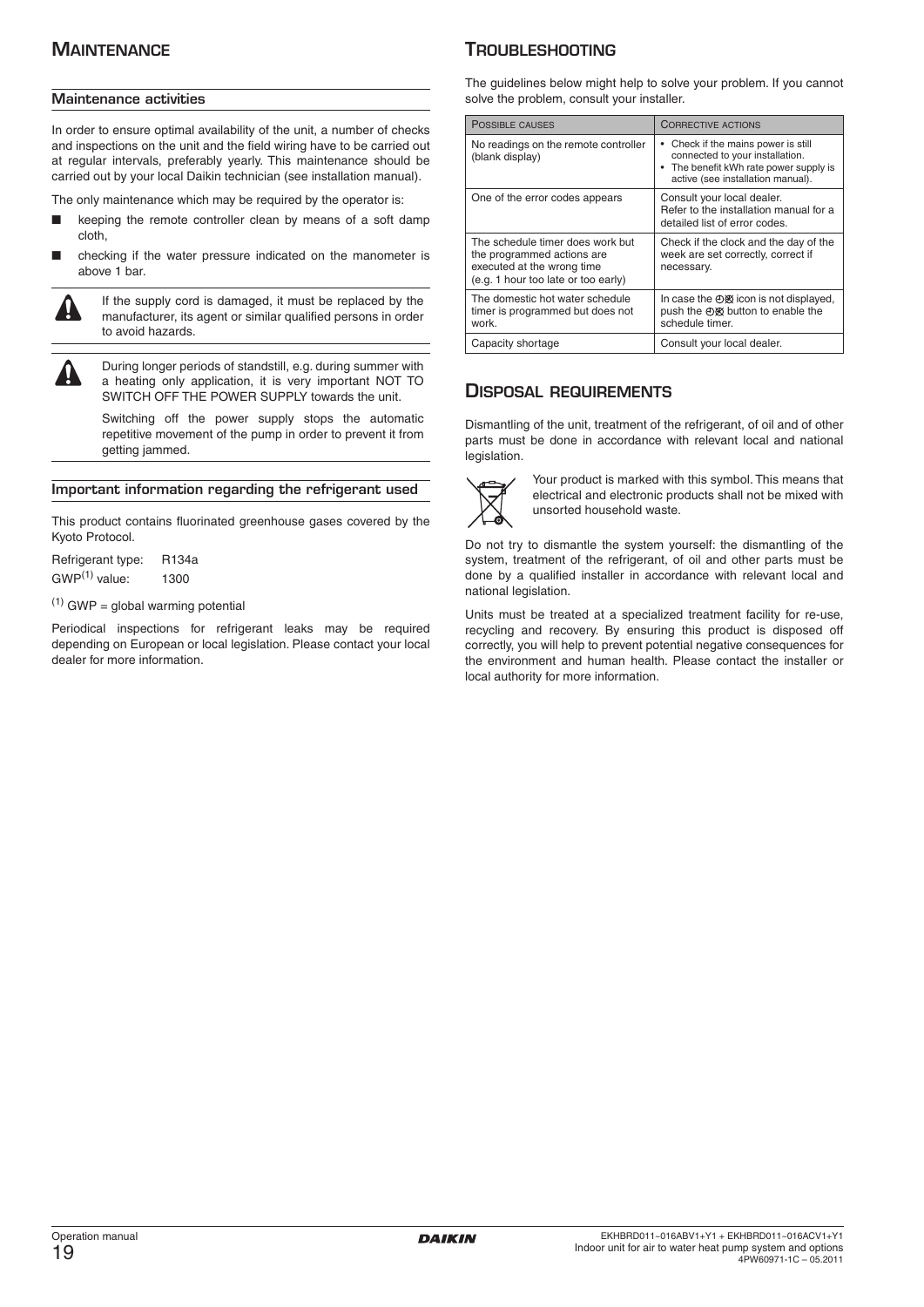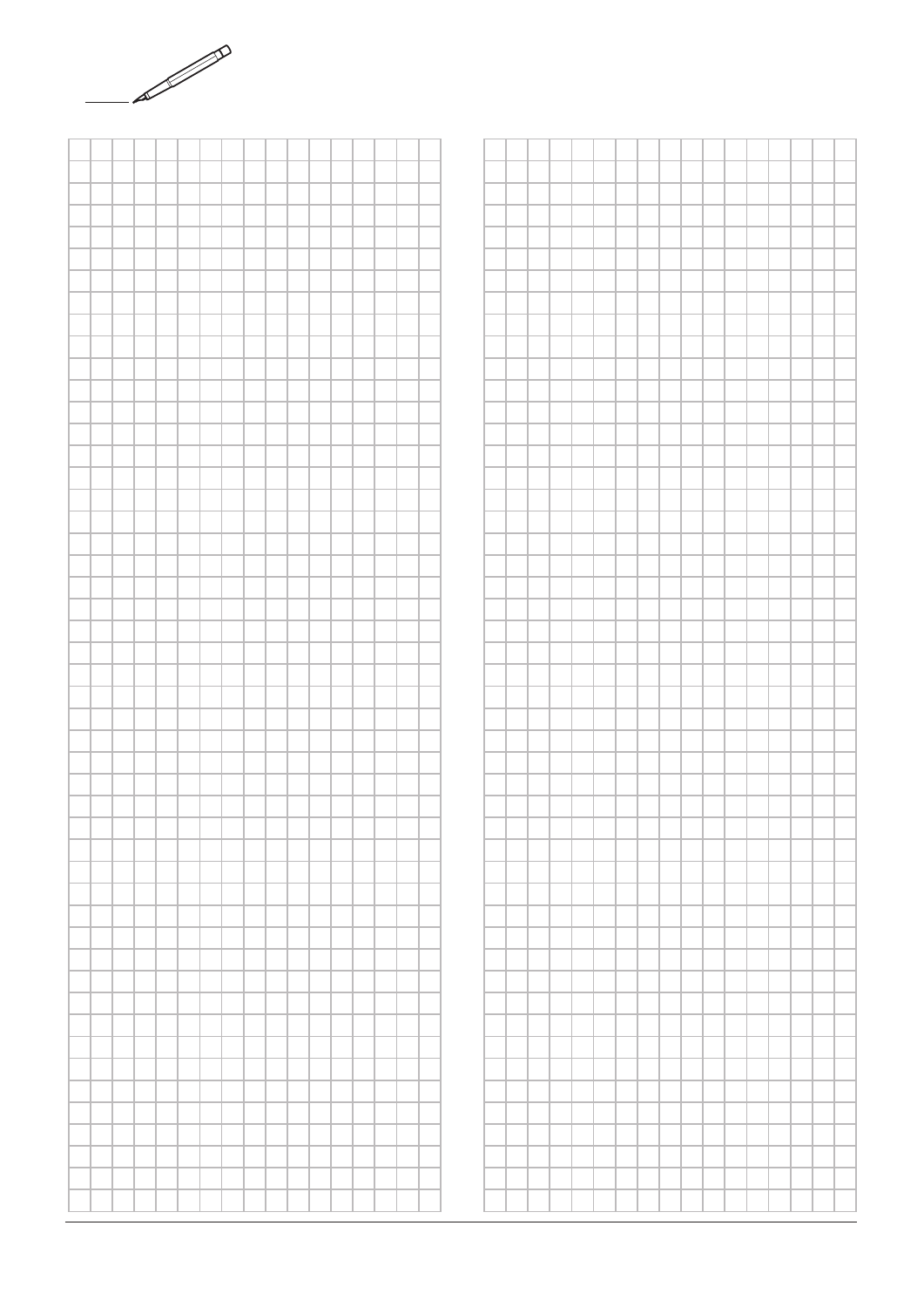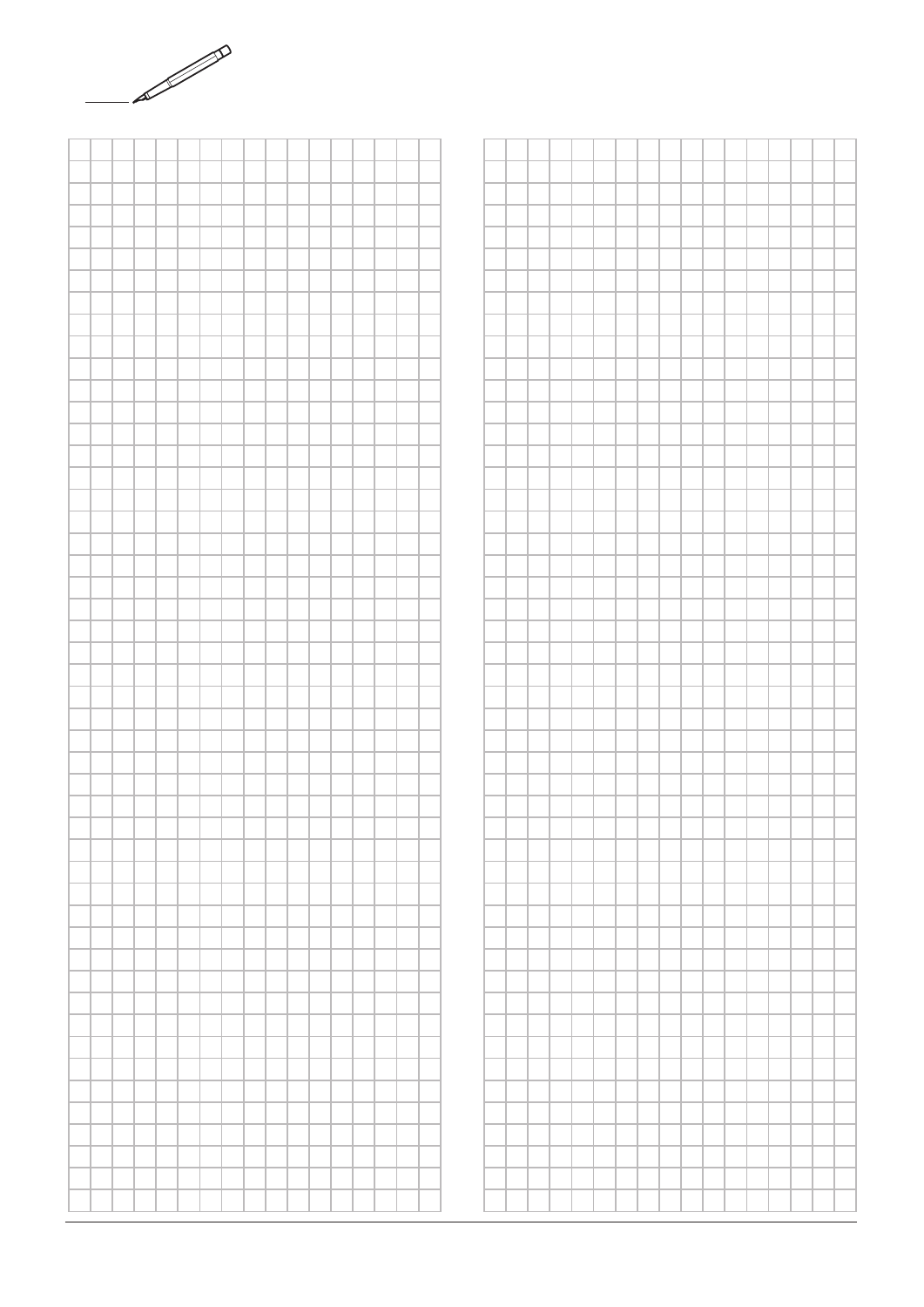|                         | $\sum_{\ell=1}^{N-1/2}$ |                  |        |
|-------------------------|-------------------------|------------------|--------|
|                         | $\bigoplus$<br>[hh:mm]  | <b>《</b><br>[°C] |        |
|                         |                         | <b>MON</b>       |        |
| 1                       | :                       |                  | ┓      |
| $\overline{2}$          | I                       |                  |        |
| 3                       | İ                       |                  |        |
| 4                       | İ                       |                  |        |
| (5)                     | :                       |                  |        |
|                         |                         | <b>TUE</b>       |        |
| 1                       | ì                       |                  | - 1    |
| $\overline{\mathbf{c}}$ | :                       |                  |        |
| 3                       | İ                       |                  | ן      |
| 4                       | :                       |                  |        |
| (5)                     | ÷                       |                  |        |
|                         |                         | <b>WED</b>       |        |
| 1                       | İ,                      |                  | Ĺ      |
| $\overline{\mathbf{c}}$ | $\ddot{ }$              |                  | ו      |
| 3                       | :                       |                  |        |
| 4                       | İ                       |                  |        |
| (5)                     | :                       |                  |        |
|                         |                         | <b>THU</b>       |        |
| 1                       | I                       |                  | l 1    |
| $\overline{\mathbf{c}}$ | :                       |                  |        |
| 3                       | İ                       |                  |        |
| 4                       | F                       |                  |        |
| $\overline{(\,5\,)}$    | ä,                      |                  |        |
|                         |                         | <b>FRI</b>       |        |
| 1                       | Ì                       |                  | ப      |
| $\overline{2}$          | ÷                       |                  |        |
| 3                       | ì                       |                  |        |
| 4                       | İ                       |                  | l 1    |
| (5)                     | :                       |                  |        |
|                         |                         | <b>SAT</b>       |        |
| 1                       | Ì                       |                  | ❏      |
| $\overline{\mathbf{c}}$ | İ                       |                  | П      |
| 3                       | İ                       |                  |        |
| 4                       | İ                       |                  | П      |
| (5)                     | ÷                       |                  | $\Box$ |
|                         |                         | <b>SUN</b>       |        |
| 1                       | Ì                       |                  | $\Box$ |
| $\overline{\mathbf{c}}$ | :                       |                  |        |
| 3                       | İ                       |                  |        |
| 4                       | :                       |                  |        |
| (5)                     | Ì                       |                  |        |



|              | $\bigoplus$<br>[hh:mm] | $\overline{ON}$ |  |
|--------------|------------------------|-----------------|--|
|              |                        |                 |  |
| $\mathbf{2}$ |                        |                 |  |
| 3            |                        |                 |  |
| Δ            |                        |                 |  |
| (5)          |                        |                 |  |
|              |                        |                 |  |
|              |                        |                 |  |

|                | $\mathbf \Theta$<br>[hh:mm] | $\overline{ON}$ | <b>OFF</b><br>[ <b>Ø</b> ] |
|----------------|-----------------------------|-----------------|----------------------------|
| 1              |                             |                 |                            |
| $\overline{2}$ |                             |                 |                            |
| 3              |                             |                 |                            |
| 4              |                             |                 |                            |
| (5)            |                             |                 |                            |
|                |                             |                 |                            |